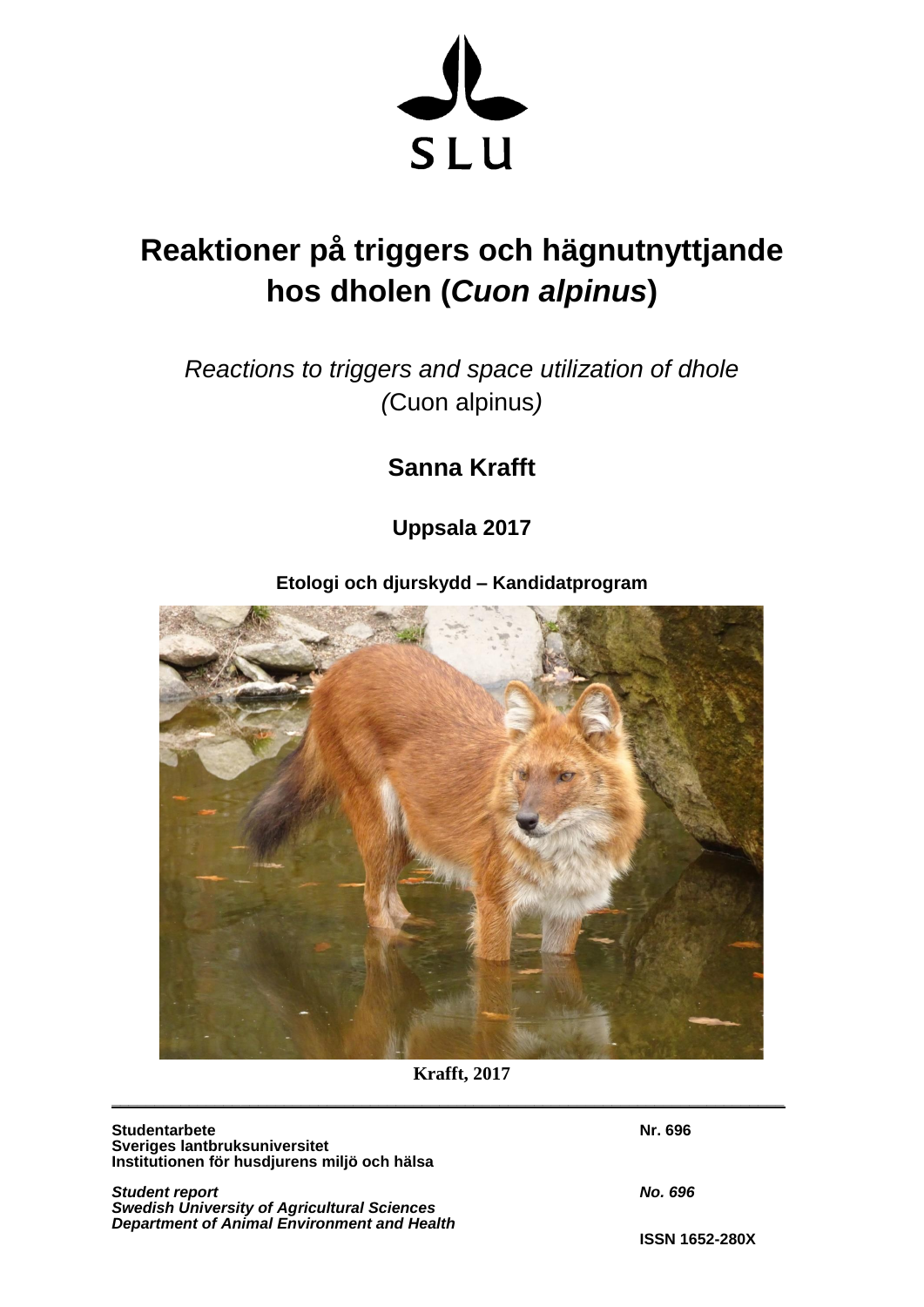

# **Reaktioner på triggers och hägnutnyttjande hos dholen (***Cuon alpinus***)**

*Reactions to triggers and space utilization of dhole (*Cuon alpinus*)* 

# **Sanna Krafft**

Studentarbete 696, Uppsala 2017

# **Självständigt arbete i biologi, EX0520, 15 hp, G2E Etologi och djurskydd – Kandidatprogram**

**Handledare:** Lisa Lundin, Sveriges Lantbruksuniversitet, Institutionen för husdjurens miljö och hälsa

**Biträdande handledare:** Louise Nilsberth, Parken Zoo Eskilstuna **Examinator:** Claes Anderson, Sveriges Lantbruksuniversitet, Institutionen för husdjurens miljö och hälsa

**Nyckelord:** Dhole, *Cuon alpinus*, vokalisering, beteenden, trigger & hägnutnyttjande **Keywords**: Dhole, *Cuon alpinus*, vocalization, behaviors, trigger & space utilization

> **Serie:** Studentarbete/Sveriges lantbruksuniversitet Institutionen för husdjurens miljö och hälsa nr. 696, ISSN 1652-280X

# **Sveriges lantbruksuniversitet**

Fakulteten för veterinärmedicin och husdjursvetenskap Institutionen för husdjurens miljö och hälsa

I denna serie publiceras olika typer av studentarbeten, bl.a. examensarbeten, vanligtvis omfattande 7,5-30 hp. Studentarbeten ingår som en obligatorisk del i olika program och syftar till att under handledning ge den studerande träning i att självständigt och på ett vetenskapligt sätt lösa en uppgift. Arbetenas innehåll, resultat och slutsatser bör således bedömas mot denna bakgrund.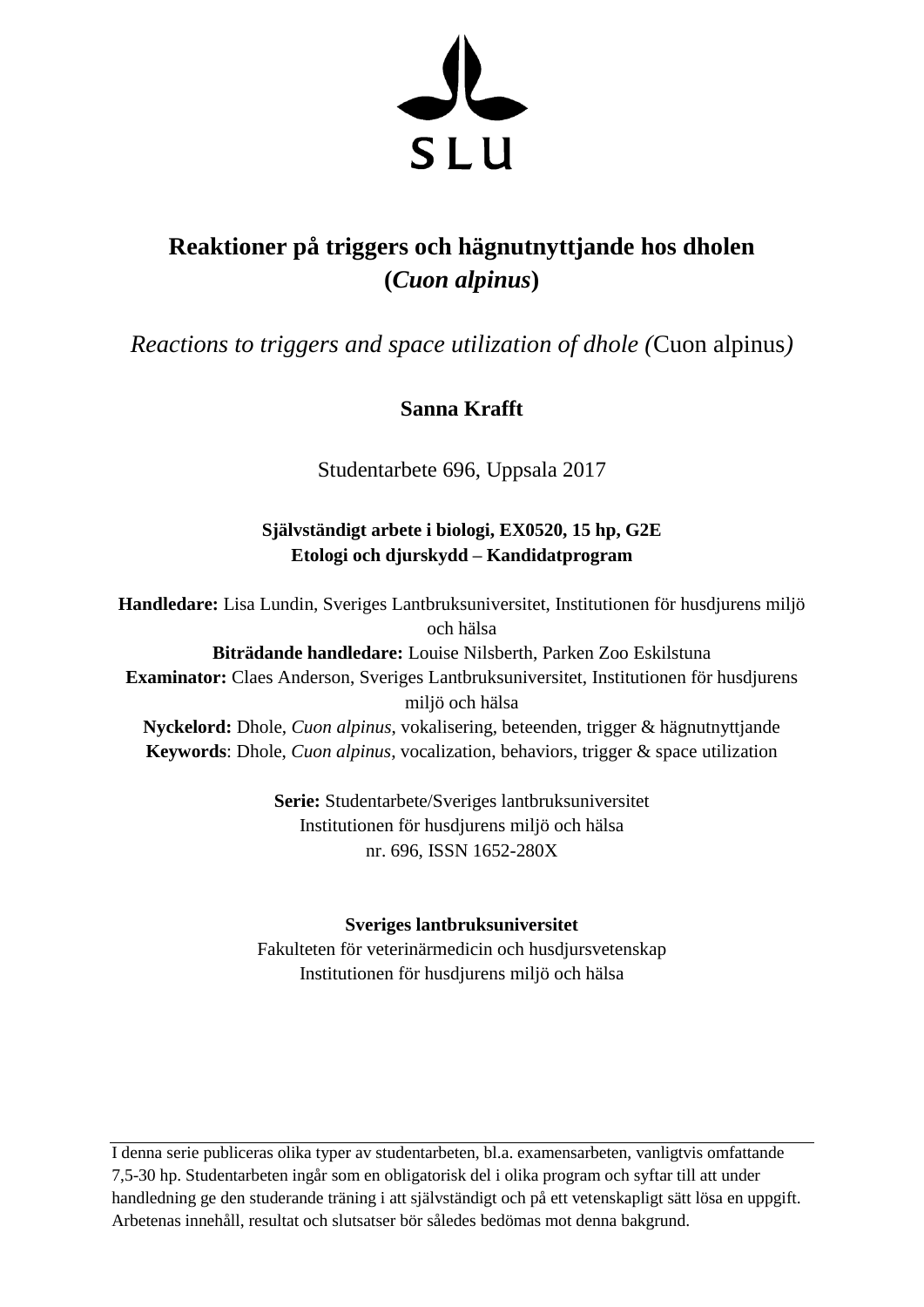# Innehåll

| 1.1 |  |
|-----|--|
|     |  |
|     |  |
|     |  |
|     |  |
|     |  |
| 3.1 |  |
|     |  |
|     |  |
|     |  |
|     |  |
|     |  |
|     |  |
|     |  |
|     |  |
|     |  |
|     |  |
|     |  |
|     |  |
|     |  |
|     |  |
|     |  |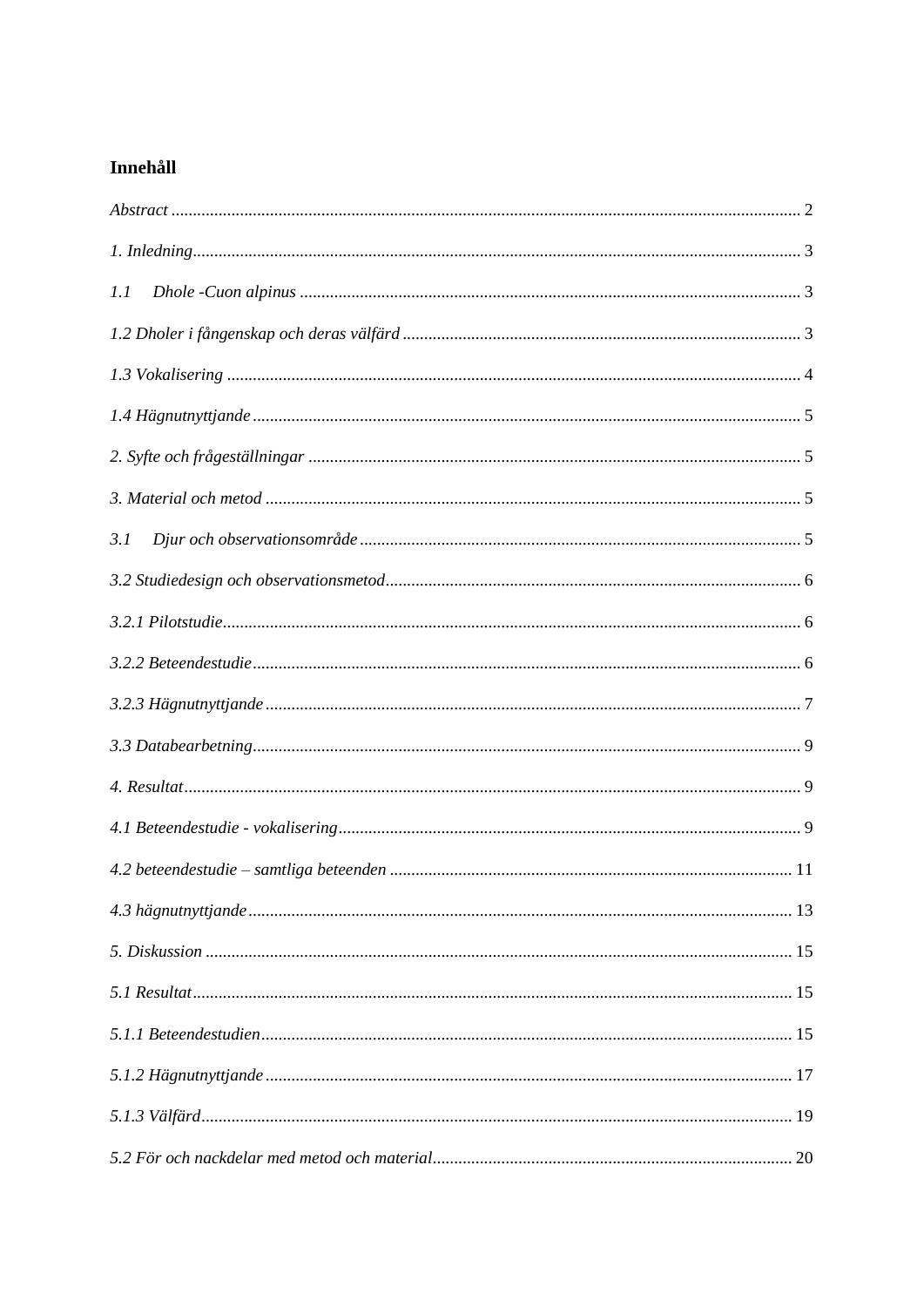## <span id="page-3-0"></span>*Abstract*

The dhole (*Cuon alpinus*) is a highly social species that lives in groups and communicates through a broad repertoire of sounds both in captivity and in the wild. The dhole is classified as endangered since 2004 by the IUCN red list. Animals in captivity always experience some sort of behaviour limitations due to containment and limited space which can affect animal welfare. Enclosure design is therefore of great importance to meet the behavioral needs of the specific species and provide adequate welfare. Behavioral studies and space utilization studies are two good methods to investigate animal welfare in captive animals. To investigate behaviour and space utilization of dholes, behaviour observations of seven group held dholes were carried out in Eskilstuna Parken Zoo during the 3rd to 16th of April. Vocalization and other behaviors in relation to triggers were recorded and space utilization were also recorded. A comparison of space utilization between this study and a previous study was made. The results from the behaviour study show that the behaviour low vocalization was the behaviour performed the most and occurred the most in relation to nothing outside. The behaviour unaffected was the behaviour shown the most in relation to triggers and in relation to performed behaviour. The behaviour observant was performed towards most triggers and most often towards the staff´s, which handled the predators, car but also the staff. The behaviour low vocalization was also performed towards the staff´s car and the staff. The behaviour eating was performed the least both in relation in performed behaviour and in relation to triggers. So the dholes do show interest in their environment and they vocalize the most when there is nothing outside their enclosure but also in relation to some triggers such as the staff´s car and the staff members as well and they are a very observant species that shows attention to most of the triggers. The results from the space utilization study show that the dholes spent most time unseen followed by zone 12 that was close by the enclosures perimeter and visitors as well as staff members. Zone 10 was used the least and contained an empty pound. All zones in the enclosure were used, but to varying degree. There had also been a shift in utilization from the previous study. So the dholes do utilize the whole enclosure but some zones more than others and there is a difference in space utilization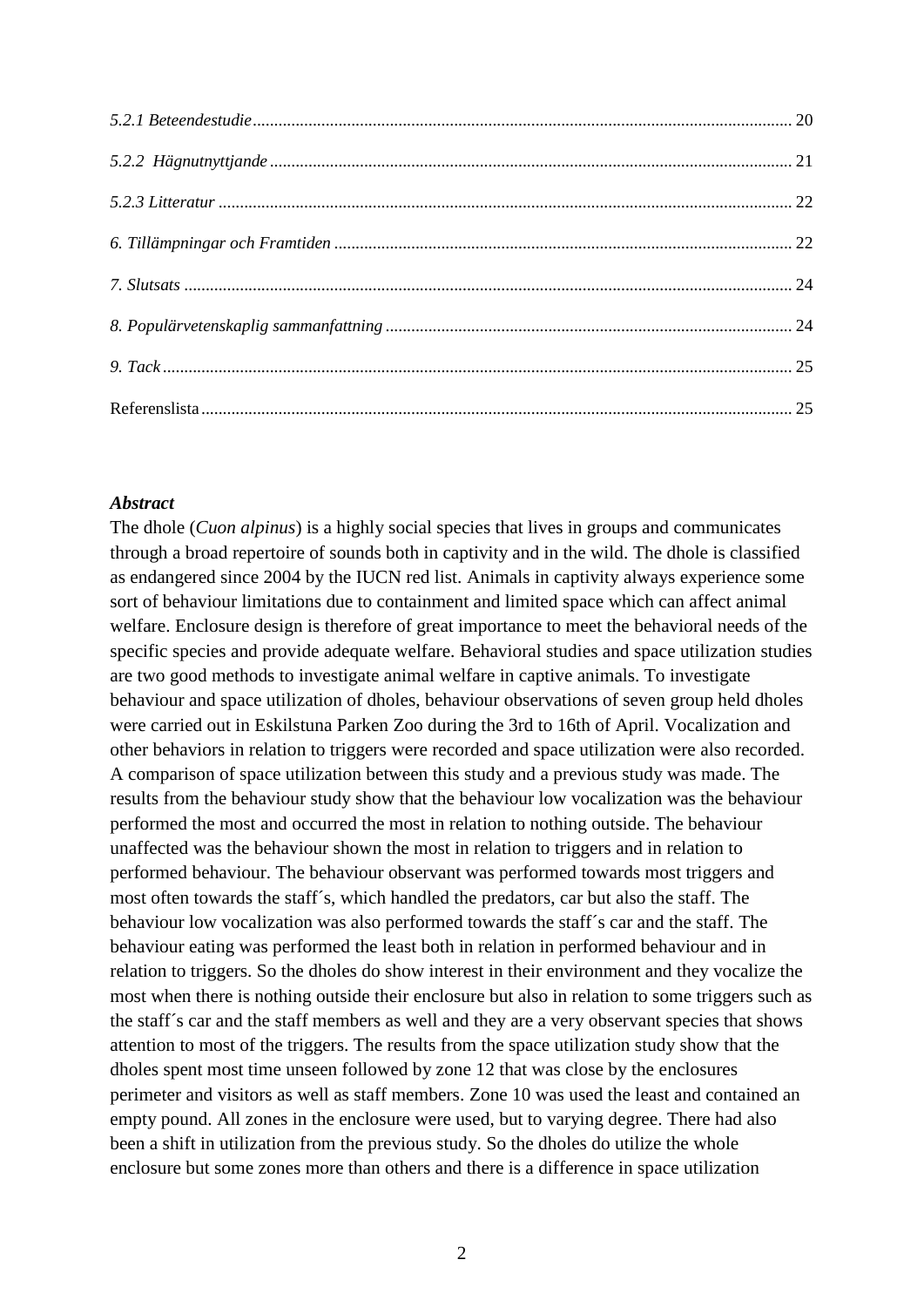compared to the previous study, which can indicate welfare since it might be a sign of the absence of stereotypic behaviors.

#### <span id="page-4-0"></span>*1. Inledning*

Dholen (*Cuon alpinus)* eller den asiatiska vildhunden som den också kallas har funnits i europeiska djurparker sedan 1900-talet och har spridits till allt fler anläggningar under 2000 talet (Maisch, 2010). Djurs välfärd har varit ett studerat ämne under årtionden och de senaste åren har välfärd för djur i djurparker ökat i betydelse (Kagan *et al.*, 2015) dock finns det lite forskning om dholer och deras ekologi (Aryal *et al.*, 2015). Att hålla djur i fångenskap innebär alltid begränsningar för individerna (Ross *et al.*, 2009) och för att säkerställa en god välfärd krävs kunskap och engagemang om arten (Kagan *et al.*, 2015).

#### <span id="page-4-1"></span>*1.1 Dhole -Cuon alpinus*

Dholen är ett flocklevande hunddjur som är en mycket social och vokaliserande art (Ghaskadbi *et al.,* 2016; Kamler *et al*., 2015) och lever i grupper om så få som tre till fem individer, vilket är vanligast i Asiens sydöstra skogar (Iyengar *et al.,* 2005; Kamler *et al.,* 2015: Ravi *et al.,* 2015). Medan de i Indien lever i grupper om fem till ett tjugotal individer (Iyengar *et al.,* 2005; Kamler *et al.,* 2015: Ravi *et al.,* 2015). Dholen är en habitatgeneralist och eftersom de har ett stort utbredningsområde återfinns de i en mängd olika habitat som till exempel tempererade och tropiska lövskogar, torra som fuktiga (Kamler *et al.,* 2015). Även barrskogar och gräslandsmosaik samt tempererade och alpina stäpper finns i dholernas varierande habitat (Kamler *et al.,* 2015). Dholen jagar även i grupp främst under dagtid och tar generellt medelstora byten på cirka 25 till 35 kg men kan även fälla små byten under 20 kg och stora byten över 35 kg (Selvan *et al.*, 2013).

 Dholen är sedan 2004 listad som utrotningshotad på IUCNs rödlista (Kamler *et al.,* 2015). Den vilda populationen har minskat drastiskt de senaste åren och den könsmogna populationen uppskattas bestå av färre än 2 500 individer i nuläget (Aryal *et al.*, 2015; Kamler *et al.,* 2015). Habitatförluster, populationsminskning av bytesdjur, konkurrens om bytesdjur och rovdjur – människakonflikten bidrar alla till minskningen av arten (Kamler *et al.,* 2015). Idag förekommer dholen i fragmenterade populationer i södra och sydöstra Asien (Aryal *et al.*, 2015; Ghaskadbi *et al.,* 2016).

#### <span id="page-4-2"></span>*1.2 Dholer i fångenskap och deras välfärd*

Att hålla djur i fångenskap innebär alltid en begränsning (Ross *et al.*, 2009; Kagan *et al.*, 2015). Därför är hägndesign ytterst viktig för att tillgodose artens naturliga beteendebehov genom att skapa en miljö och ett klimat som inte skiljer sig för mycket från det naturliga habitatet och för att eftersträva en god djurvälfärd (Ross *et al.*, 2009; Kagan *et al.*, 2015).

 Dholen är en dagaktiv art som visar stort intresse för sin omgivning och besökare förutsatt att hägnet är tillräckligt stort och låter varje individ välja om och när de vill umgås med andra individer eller vilket avstånd de vill ha till besökare (Maisch, 2010; Kagan *et al.,* 2015). Om tillräckligt med utrymme finns kommer dholerna med stor sannolikhet visa stort intresse för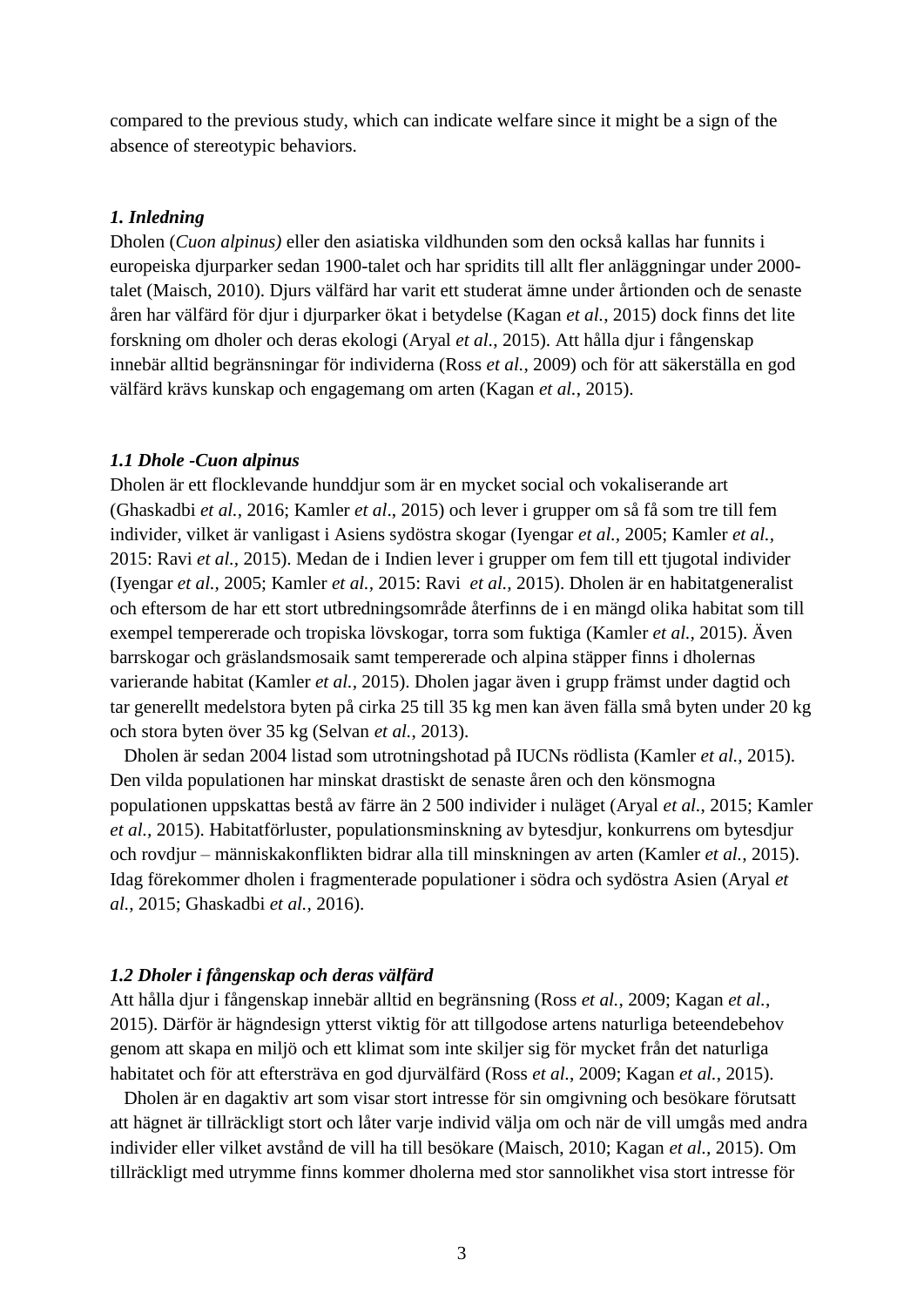besökare istället för att gömma sig (Maisch, 2010). Möjligheten att själva välja vilken interaktionsgrad dholerna vill ha med besökarna är en god förutsättning för god välfärd då besökare kan utgöra både en stressfaktor och en berikning för djuren (Baird *et al.*, 2016). Med tillräckligt utrymme ges individerna möjlighet att själva besluta om de vill undvika en stressor eller utnyttja en berikning (Baird *et al.*, 2016). Maisch (2010) föreslår att ett utrymme på 500  $-1000$  m<sup>2</sup> ska vara den minsta ytan för en grupp om fyra individer.

 För en god välfärd är det viktigt att djuren får utföra artspecifika beteenden, till exempel är det viktigt att gömställen i hägnet rymmer flera individer för att tillåta normalt flockbeteende (Maisch, 2010). Likaså är flera olika gömställen också av vikt då ranglåga individer kan ta till flykt i de här gömställena Maisch, 2010). Dholen vill även ha tillgång till vatten då de gärna leker och svalkar sig det, i det vilda är det inte ovanligt att de jagar ner sina byten i vatten (Maisch, 2010)

 Även om djurparker försöker efterlikna ett så naturligt levnadssätt som möjligt för de hållna djuren är det inte alltid så lätt på grund av begränsningen av yta och djurens naturliga förflyttningsdrifter med mera (Kagan *et al.,* 2015). De flesta djurparker är beroende av att använda kompensationsstrategier så som berikning för att upprätthålla en god välfärd (Kagan *et al.,* 2015).

 Djurhållningsvillkoren för de flesta djur i fångenskap innebär att utfodring och andra positiva händelser inträffar efter ett schema (Watters, 2014) och för just predatorer som dholen är det en stor risk att ett utfodringsschema har en stor påverkan på beteende och välfärd i form av onormala beteenden innan utfodring (Gilbert-Norton *et al*., 2009). Watters (2014) menar dock att förväntansbeteenden inte behöver vara något negativt för djurvälfärden utan kan ge djuren en känsla av kontroll.

#### <span id="page-5-0"></span>*1.3 Vokalisering*

Dholen som är en mycket social art uppvisar vanligtvis en hög nivå av vokaliserande aktiviteter, som omfattar nästan all social kontakt inom flocken (Volodina *et al.*, 2006). Både dholer i det vilda och i fångenskap uppvisar höga nivåer av vokalisering (Volodin & Volodina, 2002) och de fäster stor uppmärksamhet vid sin omgivning (Maisch, 2010). I fångenskap uppvisar dholen 11 olika läten som består av tre olika ljudkomponenter (Volodina *et al.*, 2006). Dessa tre komponenter är lågfrekvenstonal (0,5-1,4 kHz), högfrekvenstonal (5,5–10,8 kHz) och en pulskomponent (Frey *et al.*, 2016). Dessa 11 läten kan beskrivas som gläfs eller gnäll för de lågfrekventa ljudkomponenterna och som pip för de högfrekventa ljudkomponenterna (Frey *et al.*, 2016). Ett av de här lätena som används flitigt av arten kallas för bifoni vilket är när det lågfrekventa gnället sker samtidigt som det högfrekventa pipet vilket är vanligt hos hunddjur (Frey *et al.*, 2016). Bifoni används vid lugn kortdistans interaktioner för att ange position och identitet av den individ som emitterar lätet (Volodina *et al.*, 2006). Det är ett ljud som med mänsklig hörsel kan vara svårt att särskilja från dholens andra läten (Volodina *et al.*, 2006).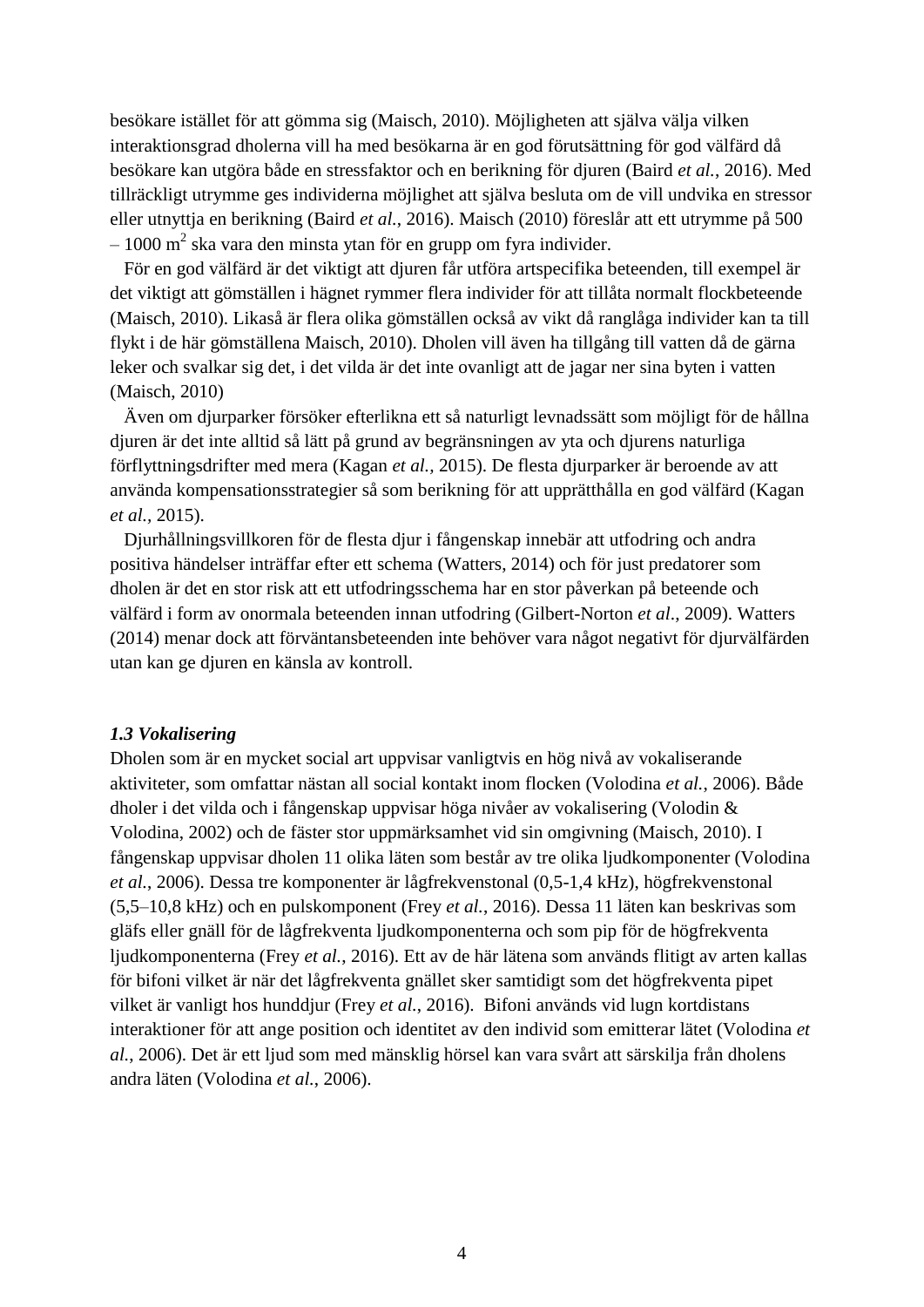# <span id="page-6-0"></span>*1.4 Hägnutnyttjande*

Ett djurs omgivning kan ha stor betydelse för om djuret upplever en god eller försämrad välfärd, därför har hägnets utseende en stor påverkan på individers välfärd (Hunter *et al.*, 2014). Historiskt sett har djur ansetts ha en god välfärd om stora ytor har funnits tillgängliga, numera är det känt att även kvaliteten på utrymmet spelar stor roll för hur djuret upplever sin närmiljö (Hunter *et al.*, 2014). Det har tillexempel setts hos andra arter att nivåskillnader och siktbarriärer i hägnet är viktigt för deras välfärd (Hunter *et al.*, 2014). Hägnet bör också förse djuren med gömställen eller skydd mot till exempel väder, men också mot andra artfränder (Hunter *et al.*, 2014). Möjligheten att utföra naturliga beteenden är också en viktig faktor vilket hägndesignen bör möjliggöra för den hållna arten (Hunter *et al.*, 2014). Att undersöka hur djuret använder sin omgivning är därför ett bra sätt att se hur de upplever sin närmiljö och om det finns några positiva eller negativa aspekter med omgivningen (Ross *et al.*, 2009; Hunter *et al.*, 2014). Genom att studera hägnutnyttjande kan utrymmets lämplighet för arten uppskattas och anpassas mot en bättre välfärd (Ross *et al.*, 2009; Hunter *et al.*, 2014).

# <span id="page-6-1"></span>*2. Syfte och frågeställningar*

Dholerna på Parken Zoo har i år funnits i parken i tre år och parkens personal upplever att gruppen vokaliserar väldigt mycket vid vissa tillfällen och fäster extra mycket uppmärksamhet vid viss personal. Parken Zoos dholer upplevs också vokalisera mer än Kolmårdens dholgrupp, där även Parken Zoos individer kommer ifrån. Syftet med den här studien är att undersöka när dholerna vokaliserar och hur de reagerar mot olika triggers, som är olika personer eller fordon som passerar utanför hägnet. Studien kommer även behandla hägnutnyttjande hos dholerna och jämföra med en tidigare studie, av Palmér (2014), om de utnyttjar hägnet annorlunda idag jämfört med 2014. Studien kommer också undersöka om det finns några tecken i vokalisering och hägnutnyttjandet som tyder på välfärdsproblem. För att uppfylla syftet kommer studien undersöka följande frågeställningar:

- Finns det samband mellan triggers och vokalisering samt andra beteenden?
- Hur utnyttjar dholerna sitt hägn idag, och hur skiljer sig hägnutnyttjandet idag mot Palmérs studie 2014?
- Vilken bild ger vokaliseringen och hägnutnyttjandet av dholernas välfärd?

# <span id="page-6-2"></span>*3. Material och metod*

# <span id="page-6-3"></span>*3.1 Djur och observationsområde*

Studien utfördes mellan den 3:e och 16:e april 2017 i Parken Zoo i Eskilstuna, Sverige. Sju individer fanns i parken och alla sju deltog i studien genom hela observationsperioden. Observationen av djuren skedde i visningshägnet samt bakhägnet. Visningshägnets area var 3277 m<sup>2</sup> och bakhägnet hade en area av 192 m<sup>2</sup>, i anslutning till bakhägnet fanns en barack med en area på 38,7 m<sup>2</sup> som även kunde delas upp i mindre sektioner. Samtliga utrymmen var tillgängliga under studien.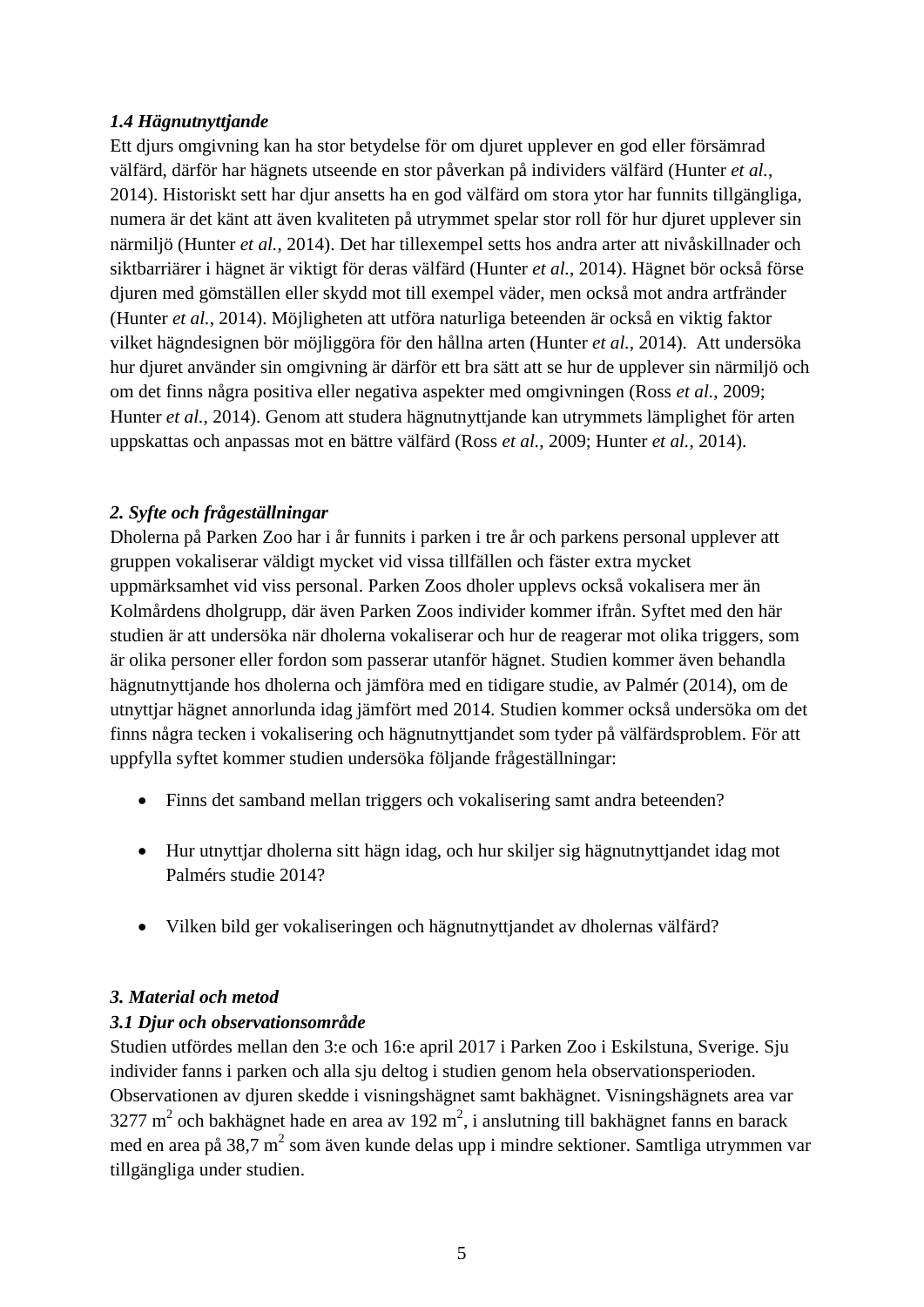Enligt parkens uppgifter var alla sju hanar syskon från två olika kullar varav fyra var födda i april 2012 och tre i april 2013. Dholerna flyttades till Parken Zoo från Kolmårdens djurpark, i Kolmården Sverige, den 6:e februari 2014.

 Under studien blev dholerna utfodrade tre gånger i veckan, normalt under måndagar, onsdagar och fredagar men andra dagar förekom också för att minska förutsägbarheten. Utfodringen skedde även vid olika tidpunkter på dagen för att ytterligare minska förutsägbarheten.

# <span id="page-7-1"></span><span id="page-7-0"></span>*3.2 Studiedesign och observationsmetod 3.2.1 Pilotstudie*

Innan den faktiska studien gjordes en pilotstudie under två dagar för beteendestudien och en dag för hägnutnyttjande studien eftersom beteendestudien behövde designas om och testas även under dag två. Under pilotstudien undersöktes vilka triggers som fanns utanför hägnet och vilka beteenden som skulle vara med i beteendestudien. Studien på hägnutnyttjande utformades som Palmérs (2014) studie och testades under en dag för att se till att observatören behärskade tekniken.

# <span id="page-7-2"></span>*3.2.2 Beteendestudie*

För att undersöka sambandet mellan triggers (Tab. 1) och vokalisering och andra beteenden (Tab. 2) utfördes en kontinuerlig beteendeobservation. Varje gång en trigger passerade hägnet registrerades vilket beteende som gruppen uppvisade. Vokalisering registrerades även utan att en trigger passerade. Observatören var placerad vid zon 5 (Fig. 1).

| <b>Trigger</b>     | <b>Förklaring</b>                                                |  |
|--------------------|------------------------------------------------------------------|--|
| Rovdjursbil        | Elbil som rovdjurspersonalen använder för att ta sig runt och    |  |
|                    | frakta saker i parken.                                           |  |
| Elbil              | Andra elbilar som används av personal i parken.                  |  |
| Bil                | Bilar som används av personal eller byggentreprenörer med mera i |  |
|                    | parken.                                                          |  |
| Lastbil            | Lastbilar som transporterar diverse föremål i parken.            |  |
| <b>Brandbil</b>    | Brandbil som är i parken på grund av brandövningar.              |  |
| Personal           | All personal utom rovdjurspersonalen som jobbar i parken.        |  |
| Rovpersonal        | Rovdjurspersonal som arbetar med rovdjursavdelningen i parken.   |  |
| Skolklass/besökare | Skolklasser eller andra besökare i parken.                       |  |
| Annan              | Andra personer som vistas i parken. Så som praktikanter,         |  |
|                    | brandmän och byggentreprenörer.                                  |  |
| Tiger              | Tigrarna som befinner sig i det angränsande hägnet vid zon 3 och |  |
|                    | 13.                                                              |  |
| Utfodring/Träning  | Dholerna tränas eller utfodras av rovdjurspersonalen.            |  |
| Inget utanför      | Inga syn- eller hörbara triggers utanför hägnet.                 |  |
| Övrigt             |                                                                  |  |

Tabell 1. Lista över de triggers som passerade utanför dholernas hägn på Parken Zoo.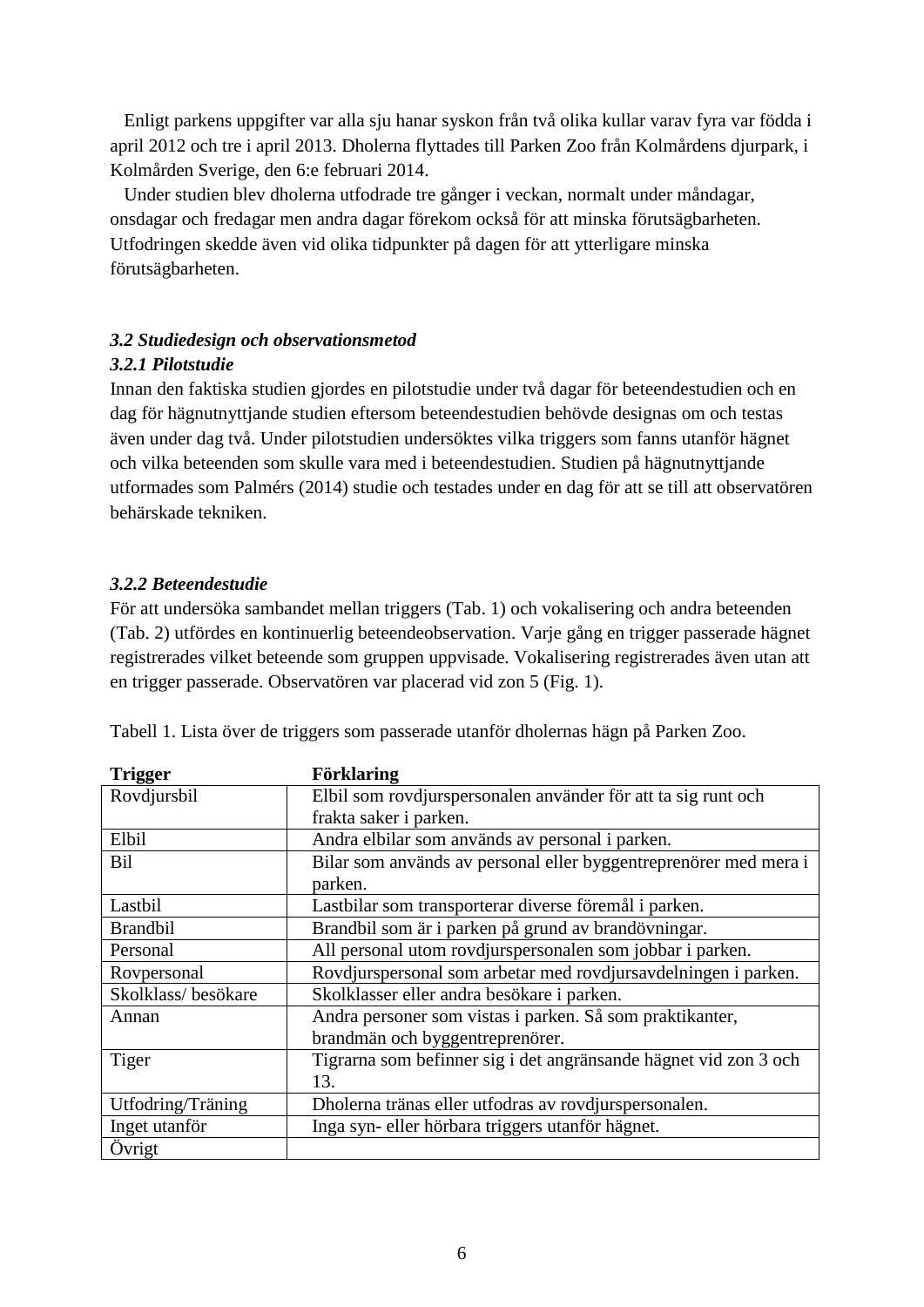Tabell 2. Etogram över beteenden som dholerna på Parken Zoo utförde när en trigger passerade hägnet.

| <b>Beteende</b>  | <b>Definition</b>                                                           |
|------------------|-----------------------------------------------------------------------------|
| Obrydd           | Ingen i djurgruppen avbryter pågående beteenden                             |
| Uppmärksam       | Några eller alla i gruppen vänder huvud mot och/eller efter trigger         |
| Följer           | Några eller alla i gruppen följer efter trigger genom att gå eller springa. |
| Social           | Några eller alla i gruppen interagerar med varandra. Vänskapligt eller      |
|                  | konflikt.                                                                   |
| Vokalisering hög | Några eller alla djur skriker, tjattrar, jamar eller visslar för vad som    |
|                  | upplevs högljutt omkring 90 dB och omkring 10 kHz.                          |
| Vokalisering låg | Några eller alla djur jamar, piper eller tjattrar i vad som upplevs som     |
|                  | lågmäld till normal ljudnivå. Omkring $50 - 60$ dB och $1 - 8$ kHz.         |
| Äter             | Någon eller alla djur konsumerar utfodrat foder                             |

Varje observationstillfälle varade i 60 minuter och varje gång ett beteende utfördes i relation till en trigger registrerades det, förutom vokalisering som registrerades med eller utan uppenbar trigger. Observationstillfällena skedde fyra gånger per dag, två observationspass på förmiddagen med start cirka klockan 09:00 och slut efter klockan 11:00 med en rast på ca 10- 15 min mellan de båda passen. Eftermiddagspassen började cirka klockan 12:00 och slutade efter klockan 14:00 med en rast på 10-15 minuter mellan passen. Under första delen av observationsperioden var parken stängd och de sista fyra dagarna var parken öppen för besökare under påsken. Studien skulle ha bestått av 48 observationstillfällen men då två observationstillfällen uteblev på grund av rådande väderlek blev det totalt 46 observationstillfällen. Totalt blev det även 46 timmar observation.

# <span id="page-8-0"></span>*3.2.3 Hägnutnyttjande*

För att studera hägnutnyttjande delades hägnet in i zoner enligt en karta från Palmérs (2014) studie (Fig. 1).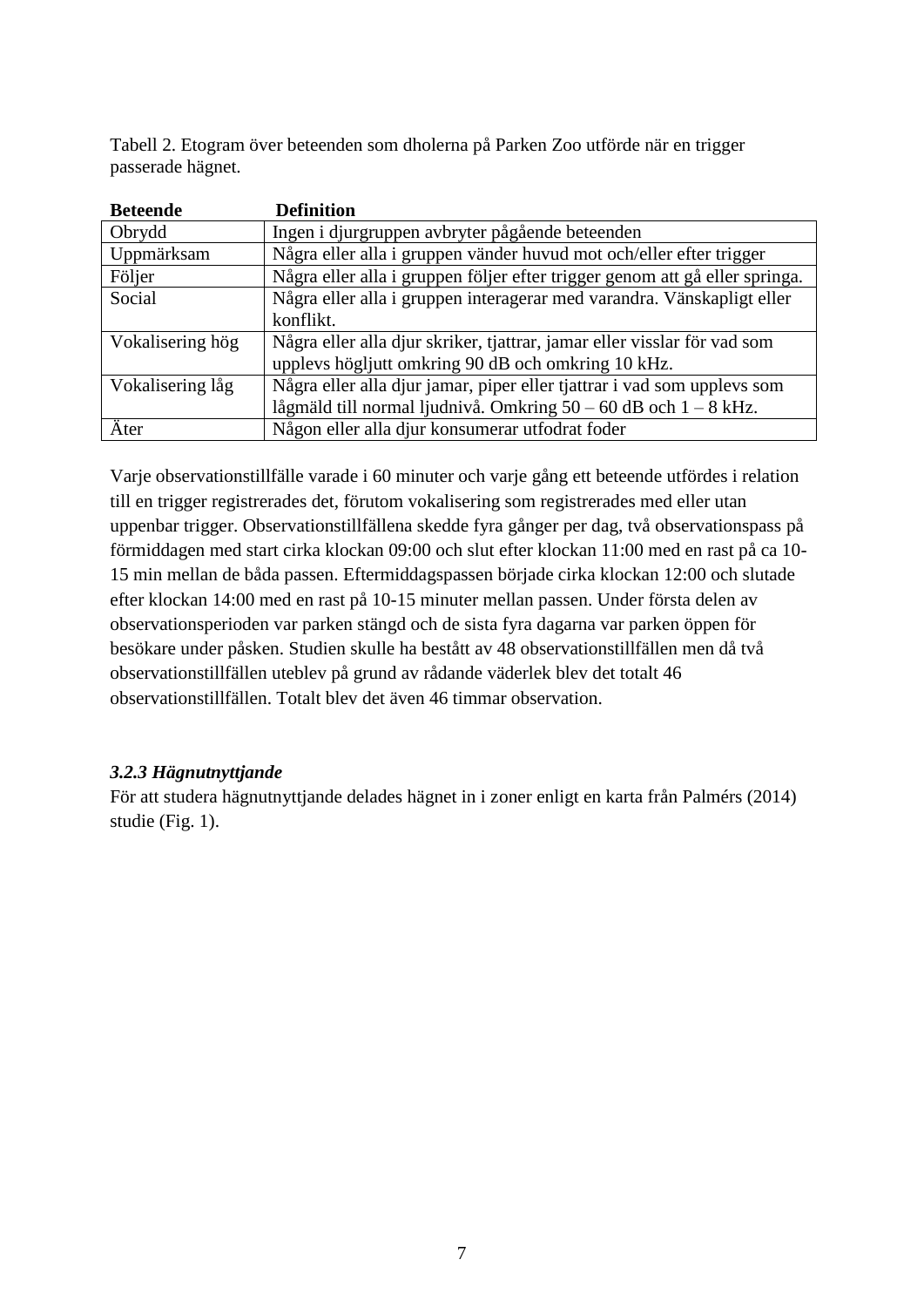

Figur 1. Karta över hägnet från Palmér (2014). Varje zon är utmarkerad samt de största föremålen i hägnet så som träd ( $\zeta$ ), hyddor ( ), dammar (  $\bigcirc$ ) och kullar eller stenar (  $\wedge$ ). Visningshägnet består av zon 1- 13 och bakhägnet är zon 14. Områden där besökarna har tillträde är vid zon 1, 5 och 12.

Palmér (2014) delade in hägnet i 14 zoner (Tab. 3) utefter de resurser som fanns i hägnet, så som dammar, hyddor och kullar. Samma indelning användes vid den här studien för att göra resultaten jämförbara och kartan medtogs vid varje observation.

| Zon            | <b>Beskrivning</b>                                                |
|----------------|-------------------------------------------------------------------|
| $\mathbf{1}$   | Plan yta I den främre delen av hägnet. I närheten av besökare med |
|                | en stock.                                                         |
| 2              | Område som innehåller en relativt stor kulle och några träd       |
| 3              | Skyddat område bort från besökare, som innehåller en medelstor    |
|                | kulle och några spridna träd.                                     |
| $\overline{A}$ | Halvskyddat skogsområde med ett stort antal utspridda träd och    |
|                | några stenar.                                                     |
| 5              | Område på framsidan av inhägnaden, i närheten av besökarna, som   |
|                | innehåller ett långt dike.                                        |
| 6              | Zon som innehåller ett stort vattenområde.                        |
| 7              | Område som innehåller en bolåda/hydda                             |
| 8              | Ojämnt område med ett antal utspridda stenar och några träd.      |
| 9              | Område som innehåller två angränsande trähyddor samt ett träd     |
| 10             | Zon i närheten av besökare som innehåller ett mindre vattenområde |

Tabell 3. Lista över de 14 zonerna i dholernas hägn på Parken Zoo med en beskrivning av varje zon. Baserad på Palmérs studie med vissa nya tillägg.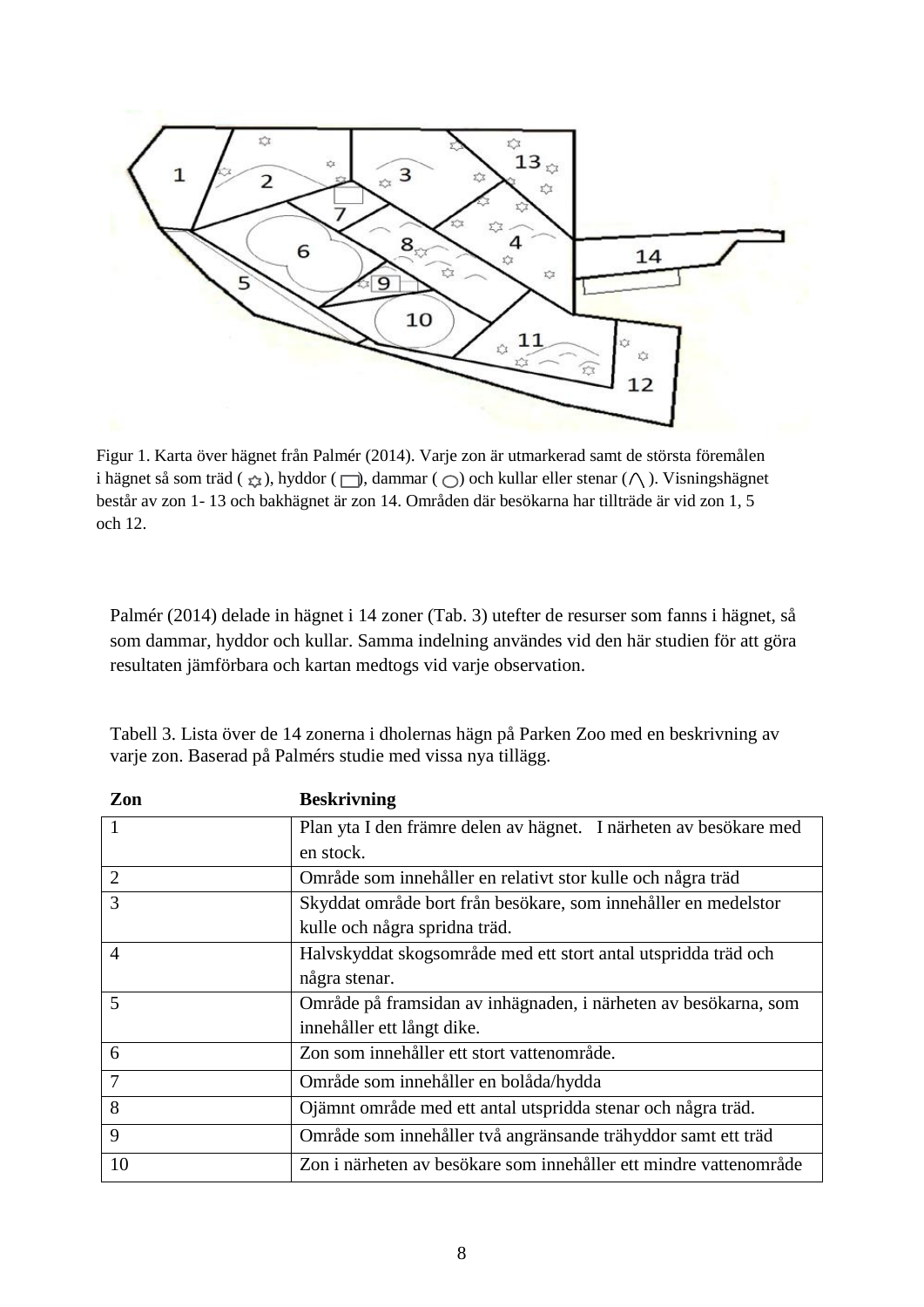|    | Område på framsidan av inhägnaden med ojämn terräng. Inklusive         |  |
|----|------------------------------------------------------------------------|--|
|    | en kulle, några utspridda stenar liksom några träd och buskar.         |  |
| 12 | Plant område i närheten av besökare som innehåller några träd.         |  |
| 12 | Avskilt område relativt långt ifrån besökare som innehåller flera träd |  |
|    | samt stenar.                                                           |  |
| 14 | Bakhägn med angränsande barack.                                        |  |

För att undersöka hägnutnyttjande användes skanning, samma observationsmetod som Palmér. Var tredje minut skannades hägnet av från vänster till höger och varje individs position vid den tidpunkten registrerades i ett protokoll. Observatören var positionerad vid zon 5.

 Resultaten från pilotstudien användes inte i databearbetningen av den faktiska studien. Varje observationstillfälle varade i 60 minuter vilket gav 21 registreringar per djur, totalt 147 registreringar per observationstillfälle, med skanning var tredje minut. Observationstillfällena skedde fyra gånger per dag på samma sätt som den kontinuerliga registreringen av triggers och under samma tidsperiod. Totalt utfördes 50 observationstillfällen istället för 52 då två tillfällen uteblev på grund av rådande väderlek. Totalt utfördes 50 timmars observation med 7350 registreringar fördelade på sju djur.

### <span id="page-10-0"></span>*3.3 Databearbetning*

Alla registreringar sammanställdes i Microsoft Excel och datan användes för att skapa deskriptiv statistik.

# <span id="page-10-1"></span>*4. Resultat*

# <span id="page-10-2"></span>*4.1 Beteendestudie - vokalisering*

Totalt sett utförde dholerna *vokalisering låg* mer än *vokalisering hög*. 70,8% av den låga vokaliseringen skedde när inget var utanför (Fig. 2). Näst efter det skedde låg vokalisering vid triggers *rovdjursbil* (5,1 %), *rovpersonal* (3,8 %), *skolklass/besökare* (2,3 %), *personal* (1,7 %), *annan* (1,5 %) och *elbil* (0,6 %) samt *brandbil, tiger* och *utfodring/träning* (0,2 %). Hög vokalisering förekom vid *inget utanför* (12,9%), *rovdjursbil* (0,3 %), *rovdjurspersonal* (0,3 %), *brandbil* (0,2 %) och *skolklass/besökare* (0,2 %).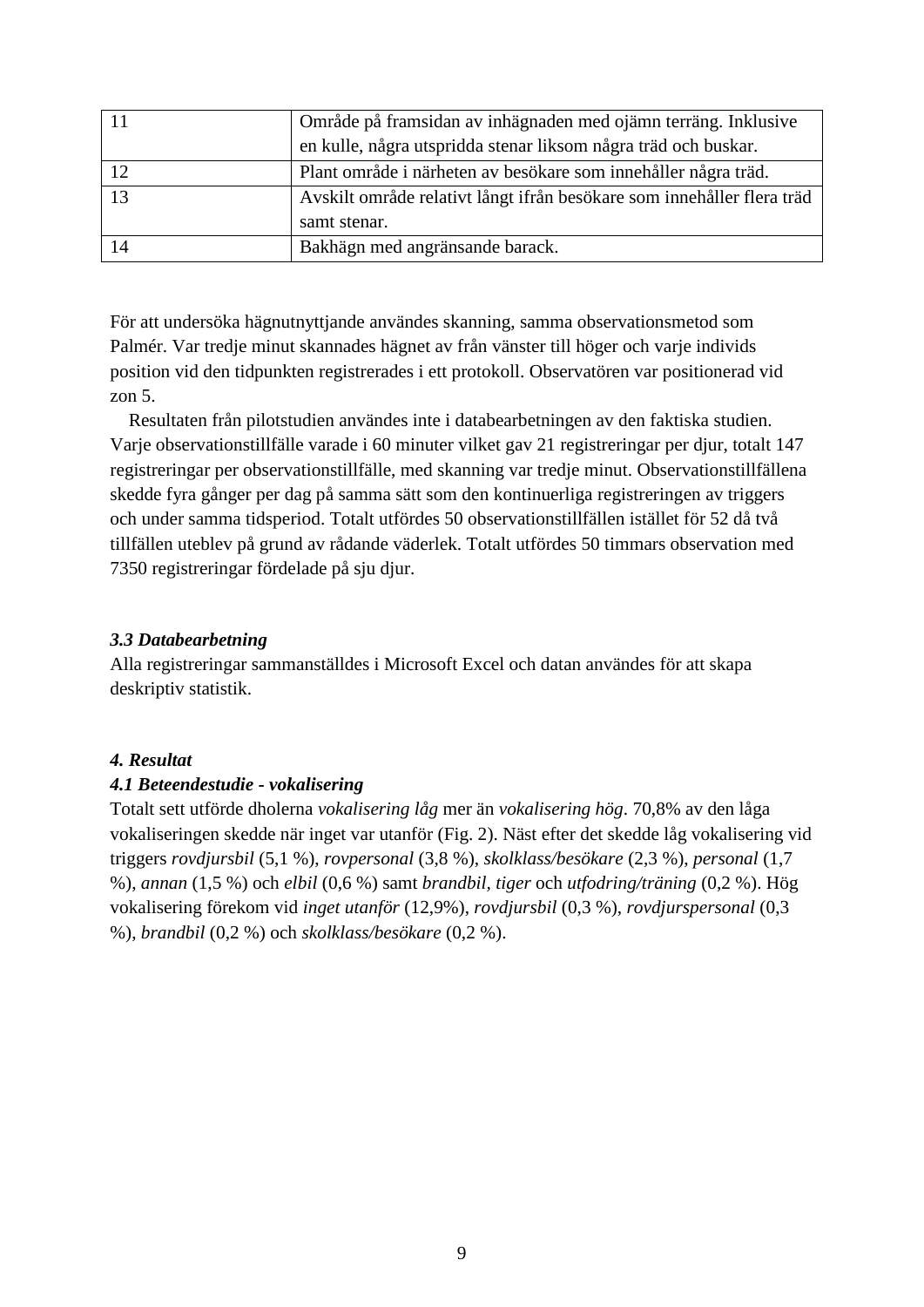

Figur 2. Förekomsten av *vokalisering hög* respektive *vokalisering låg* i förhållande till varandra. Beskrivet i procent av förekomst.

Medelvärdet (±SD) av *vokalisering* under alla observationstillfällen mot respektive trigger (Fig. 3) för *vokalisering låg* när inget var utanför är 10, 4 (±7,89 ). Följt av triggern *rovdjursbil* (0,73±1,21 ), *rovpersonal* (0,56 ± 1,09), *skolklass/besökare* (0,33 ±1,29 ), *personal* (0,24 ±0,71), *annan* (0,22 ± 0,7) och *elbil* (0,9 ± 0,28 ). Medelvärdet för *vokalisering hög* vid *inget utanför* är 1,87 (±3,21). Följande medelvärden för *vokalisering hög* har samtliga låga värden och redovisas därför inte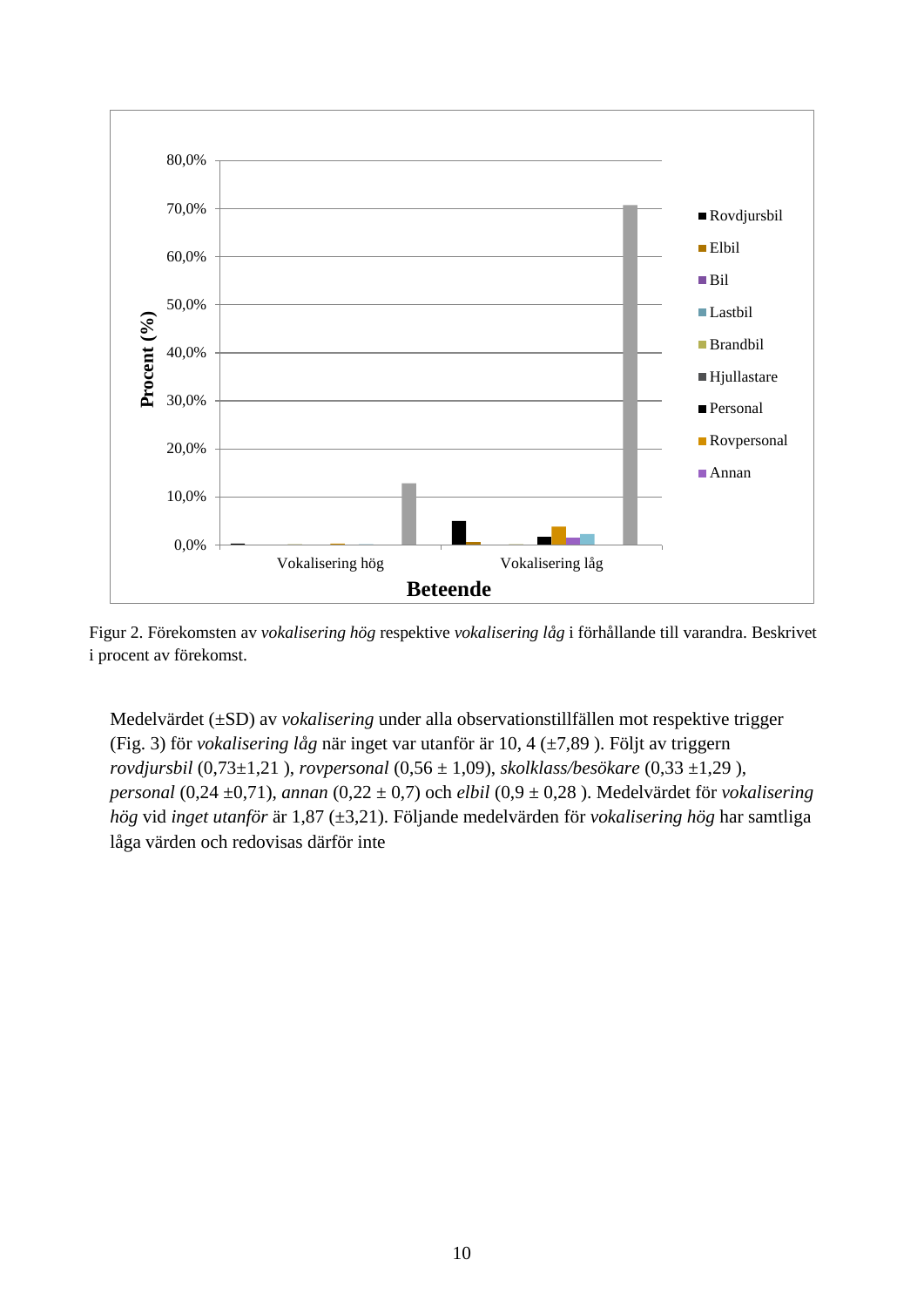

Figur 3. Medelvärdet (±SD) av förekomsten av beteendena *vokalisering hög* och *vokalisering låg* mot triggers.

# <span id="page-12-0"></span>*4.2 beteendestudie – samtliga beteenden*

I förhållande till de andra beteendena som utfördes så var *vokalisering låg* det beteendet som utfördes mest med en procent på 23,3 % vid *inget utanför*. Beteendet *obrydd* var det beteendet som totalt utfördes mest i relation till flest triggers (33,2%) och beteendet *uppmärksam* visades mot alla triggers. Beteendet *äter* utfördes minst (Fig. 4).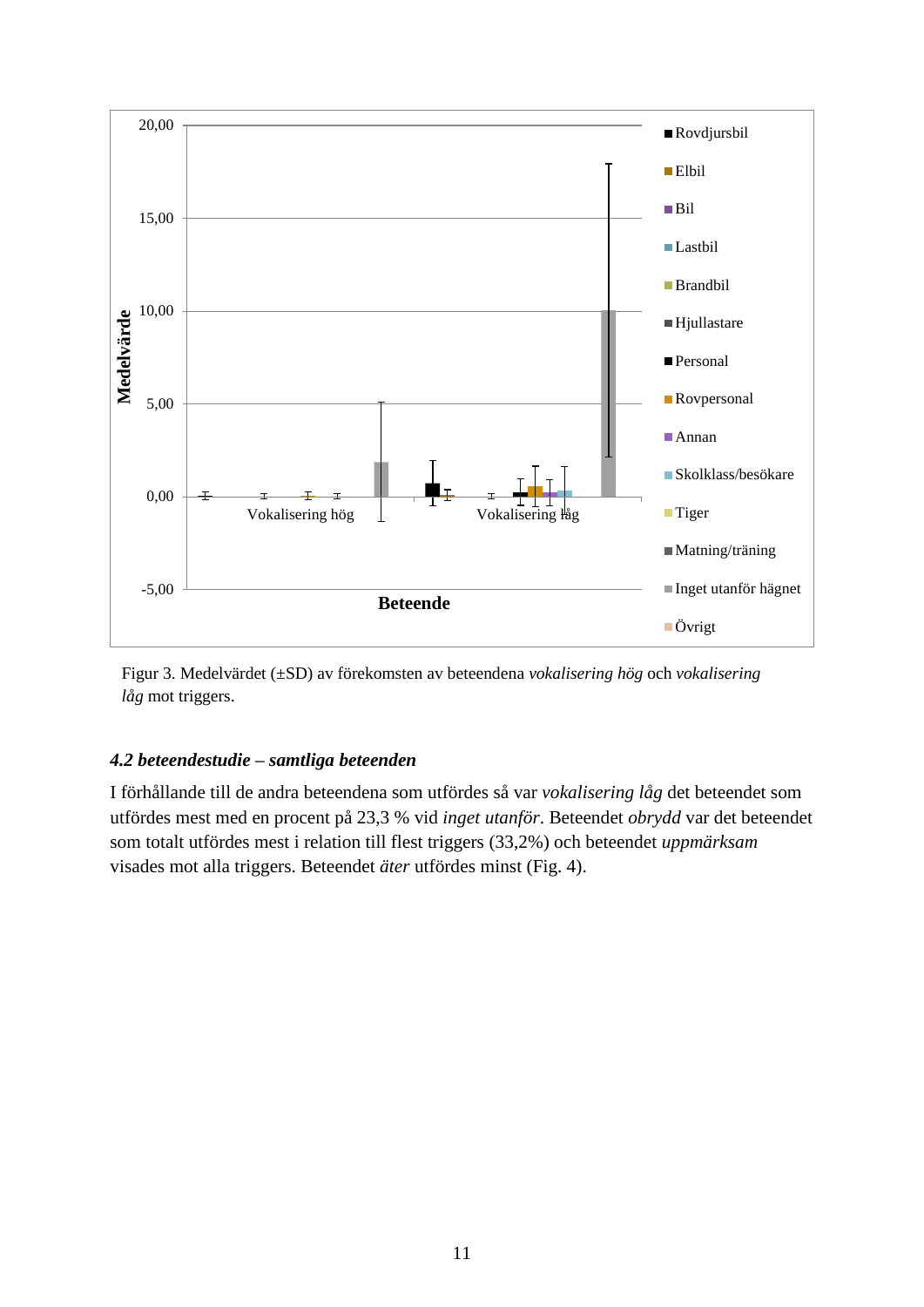

Figur 4. Förekomsten av beteendena *obrydd, uppmärksam, följer, social*, *vokalisering hög*, *vokalisering låg* och *äter* i förhållande till varandra. Beskrivet i procent i förhållande till varandra.

Från den totala fördelningen av beteenden på olika triggers så valdes de fyra beteenden som ansågs viktigast ut för att titta närmare på och för dem räknades medelvärde och SD ut (fig.5). Kategorin *inget utanför* har uteslutits i det här diagrammet för att lägga mer fokus på triggers. Beteendet *obrydd* var det beteendet som registrerades mest och mest mot triggern *elbil* (6,52 ±4,57)följt av triggern *bil* (2,04 ± 2,43) och *skolklass/besökare* (2 ± 3,84). Beteendet *uppmärksam* registrerades mest mot triggern *rovdjursbil* (1,83 ±1,65). Beteendet *följer*  registrerades också flest gånger mot *rovdjursbil* (1,52 ±1,64). Även beteendet *vokalisering låg* registrerades flest gånger mot triggern *rovdjursbil* (0,73 ±1,21).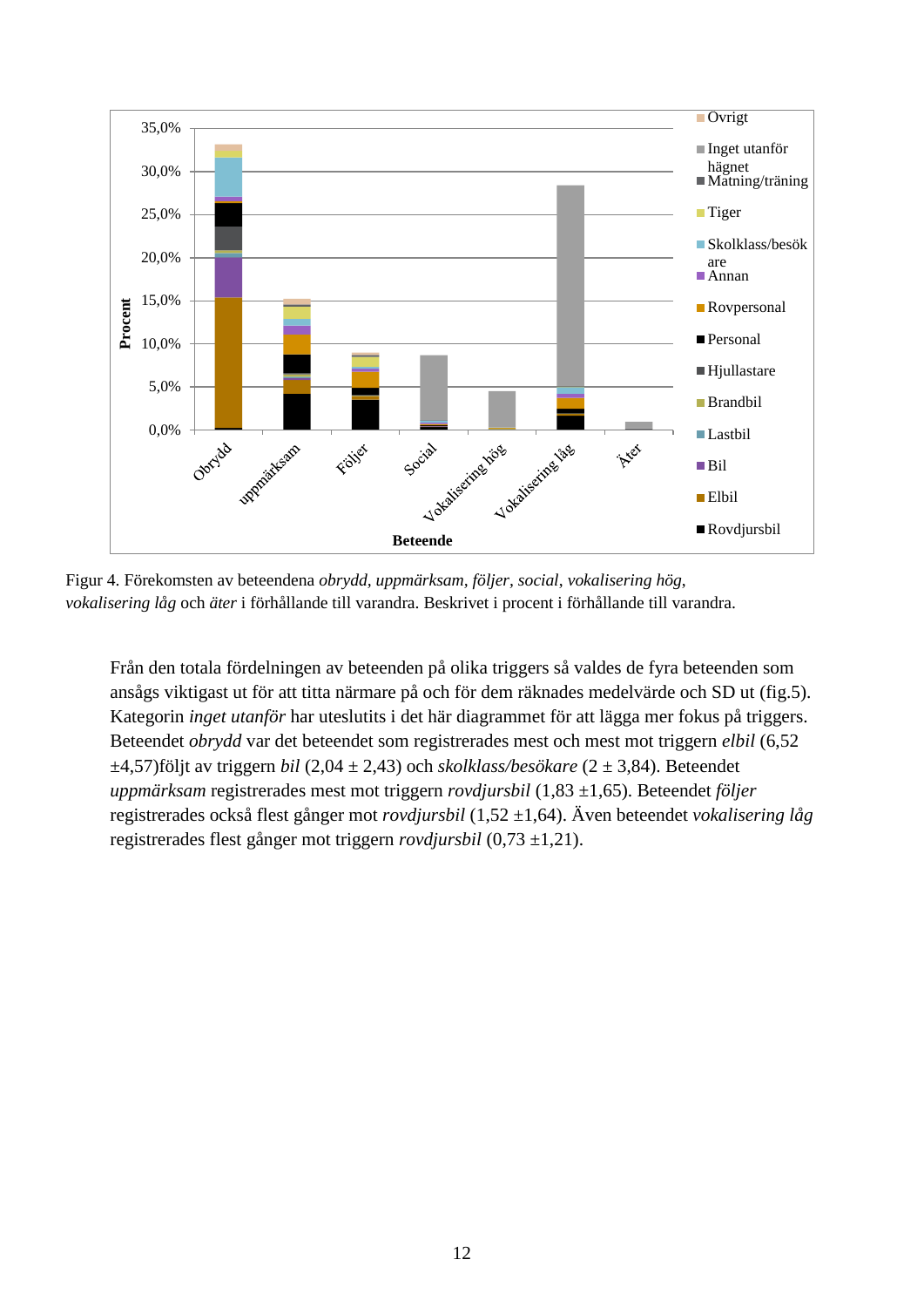

Figur 5. De fyra viktigaste beteendenas förekomst redovisat i medelvärde ± SD.

### <span id="page-14-0"></span>*4.3 hägnutnyttjande*

Totalt sett över alla 50 observationstillfällen var dholerna i proportion av antalet registreringar mest i zonen inte synlig (20,6%) (Fig. 6). Sedan följde zon 12 (13 %) och zon 14 (10,4%). Minst antal registreringar gjordes i zon 10 (0,3 %) följt av zon 5 (1,2 %) och zon 8 (1,4 %).



Figur 6. Hägnutnyttjande av dholerna beskrivit i proportion (%) av antalet registreringar i varje zon under alla observationstillfällen.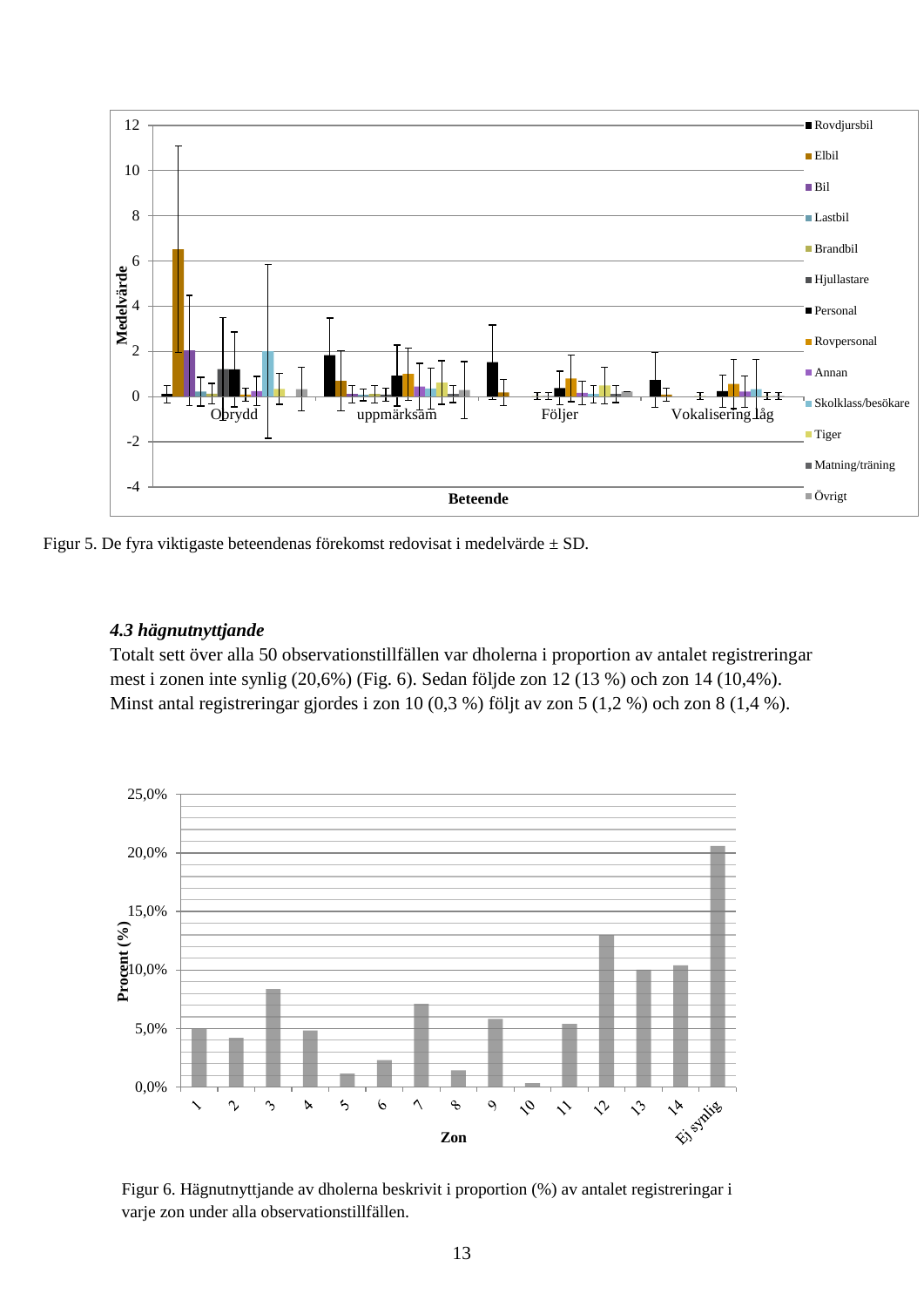Zon ej synlig hade det största medelvärdet av antalet registreringar per observationstillfälle på 30,3 (±18,84) registreringar (Fig. 7). Följt av zon 12 (19,1 ±14,27) och zon 14 (5,28  $\pm$ 14,47). Minst registreringar hade zon 10 (0,52  $\pm$ 0,85), zon 5 (1,77  $\pm$ 3,25) och zon 8 (2,1)  $\pm 2,7$ ).



Figur 7. Medelvärdet (±SD) av antalet registreringar för varje zon totalt sett över alla observationstillfällen.

Vid jämförelse av medelvärden för hägnutnyttjande med Palmérs studie 2014 har medelvärdet för antalet registreringar i zonen ej synlig ökat med 15,7 (Fig. 8). Följt av zon 14 (+ 11,1). Den zon där medelvärdet för antalet registreringar minskat mest var zon 3 (-21,7) följt av zon 11 (-17,6), zon 8 (-12,06) och zon 12 (-18,19)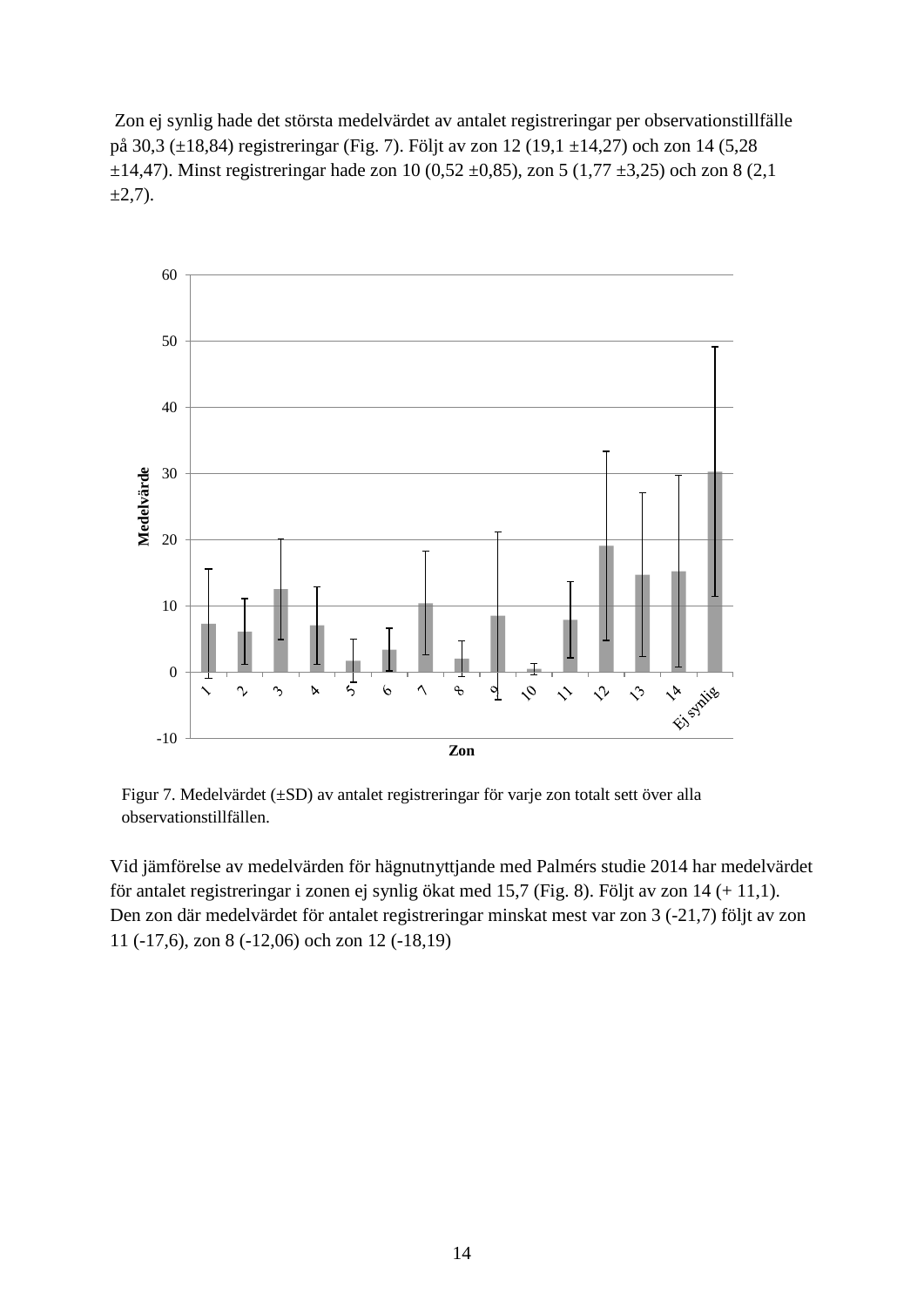

Figur 8. Jämförelse av hägnutnyttjande av dholernas spenderade tid i proportion av antalet registrering i varje zon under alla observationstillfällen för respektive studie beskrivit i medelvärde ±SD.

### <span id="page-16-0"></span>*5. Diskussion*

#### <span id="page-16-1"></span>*5.1 Resultat*

Syftet med den här studien var att undersöka när dholerna vokaliserar och hur de reagerar mot olika triggers samt att undersöka hur dholernas hägnutnyttjande ser ut idag jämfört med Palmérs studie 2014. Arbetet syftar även till att diskutera om de finns någonting i vokaliseringsbeteendet eller hägnutnyttjandet som tyder på välfärdsproblem.

### <span id="page-16-2"></span>*5.1.1 Beteendestudien*

Dholerna utförde beteendet *vokalisering låg* mer än beteendet *vokalisering hög* och det förekom oftast vid *inget utanför*, det vill säga utan uppenbar trigger, följt av *rovdjursbil* och *rovdjurspersonal*. I förhållande till de andra beteendena var beteendet *vokalisering låg* fortfarande det beteende som förekom mest och vid *inget utanför*. Dholer är en social art som använder sig av en rad olika läten både i det vilda och i fångenskap (Volodina & Volodina, 2002) och de fäster ofta stor uppmärksamhet vid sin omgivning och besökare (Volodina *et al.*, 2006). Att dholerna utför beteendet *vokaliserar lågt* mest stämmer väl överens med tidigare studier och styrker bilden av att de är en mycket ljudlig art.

 Triggerna *rovdjursbil* och *rovdjurspersonal* är de två triggers som näst efter *inget utanför* bemöttes med *vokalisering låg* flest gånger. De båda triggerna hade även flest registreringar i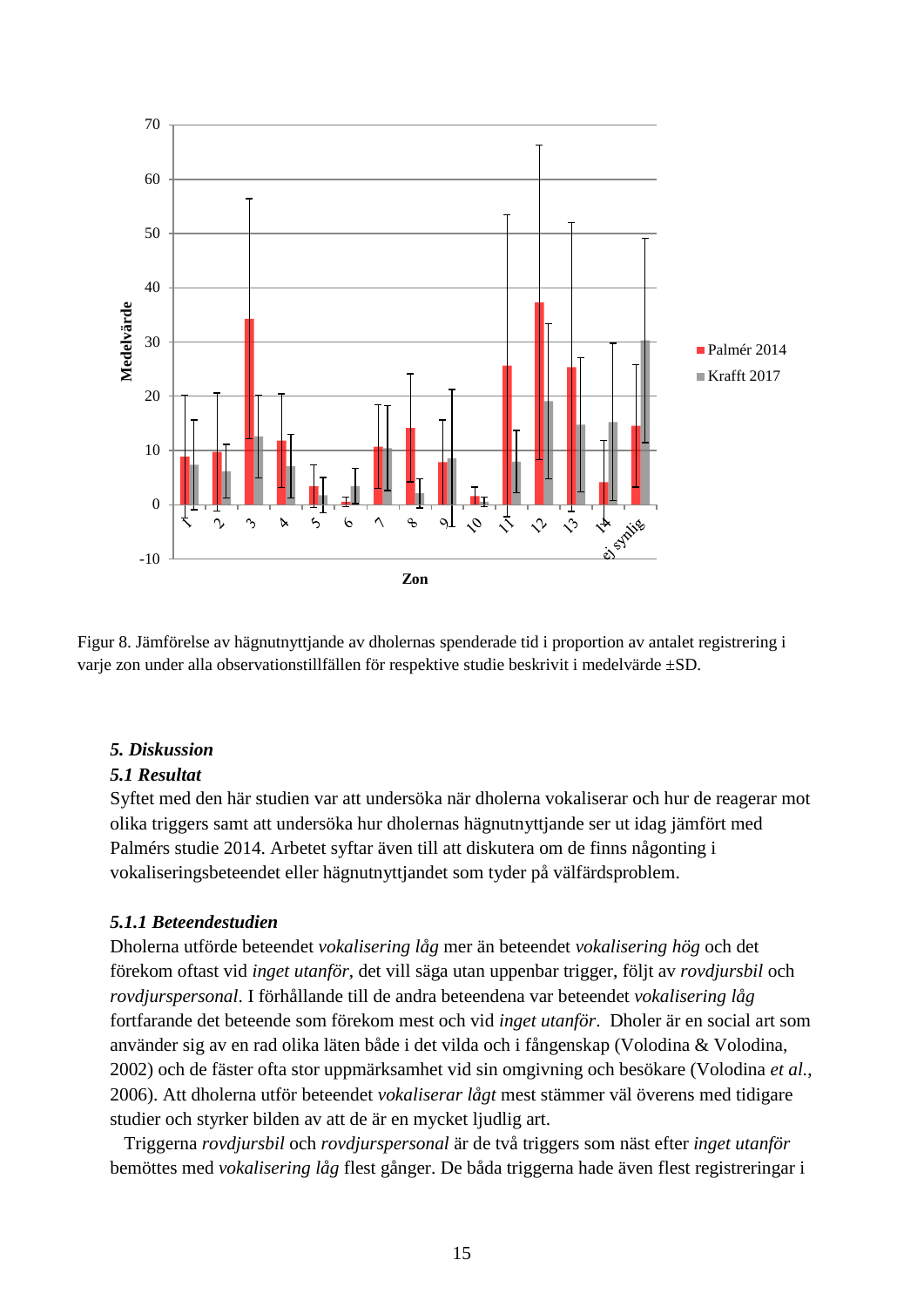beteendena *uppmärksam* och *följer* vilket stödjer personalens misstankar om att dholerna fäster mer uppmärksamhet vid vissa personer och fordon i parken. Att de fäster så mycket uppmärksamhet vid personal och fordon som hör till rovdjursavdelningen kan bero på att de förknippar dem med utfodring. Det kan enligt Gilbert-Norton *et al*. (2009) ha en negativ effekt för välfärden i form av onormala beteenden i samband med utfodring. Hur onormala beteendena *uppmärksam*, *följer* och *vokalisering låg* är i samband med utfodring och *rovdjurspersonal* blir därför en tolkningsfråga. Eftersom dholerna är så pass sociala och kommunicerar under jakten genom läten (Volodina *et al.*, 2006) anser jag att det inte är ett onormalt beteende för dem att vokalisera vid utfodring. Dock det kan diskuteras om vokaliseringen och uppmärksamheten vid tillfällen som inte leder till utfodring har effekt på deras välfärd, men enligt min uppfattning varade dessa beteenden aldrig särskilt länge när triggern väl passerat. Watters (2014) menar att de beteenden som nu diskuteras, som kan kallas för förväntansbeteenden, inte behöver ha en negativ effekt på djurens välfärd utan snarare tvärtom. Genom att djuren har möjlighet att utföra förväntansbeteenden uppnår de en känsla av att själva ha bidragit till att få tillgång till det som förväntan beror på (Watters, 2014). Det ger dem alltså kontroll över sin situation vilket är en bra förutsättning för att ett djur ska uppleva en god välfärd (Watters, 2014).

 Trots att dholerna enligt Volodina *et al.* (2006) är en uppmärksam art och fäster mycket uppmärksamhet vid besökare är det beteendet *obrydd* som förekommer mest i den här studien men majoriteten av beteendet sker vid triggern *elbil*. Eftersom beteendet *uppmärksam* är det beteendet som har registrerats vid flest triggers, däribland *besökare*, styrker det påståendet att dholerna är en uppmärksam art. Att beteendet *obrydd* förekommer oftast kan ha sin förklaring i habituering som är den enklaste formen av inlärning (Rankin *et al.,* 2009). Enligt Greggor *et al.* (2014) är habituering när minskad respons på återkommande stimuli uppstår. Habituering har funktionen att filtrera bort irrelevant information eller stimuli från viktigare stimuli (Rankin *et al.,* 2009; Greggor *et al.,* 2014). Det är alltså en anpassning för att sålla bort stimuli som för djuret inte fyller någon funktion för dess överlevnad (Rankin *et al.,* 2009; Greggor *et al.,* 2014) och kan vara förklaringen till varför så många triggers bemöts med beteendet *obrydd* i den här studien.

 Beteendet *social* förekom alltid i samband med någon typ av vokalisering och styrker min uppfattning av att de här djuren är en mycket social och vokaliserande art, vilket även Volodina *et al.* (2006) funnit i sina studier. Att så mycket av de sociala beteendena och vokalisering sker vid *inget utanför* anser jag tyder på en välmående grupp som kommunicerar med varandra även utan triggers från rovdjursavdelningen. Eftersom dholen är en mycket social art vore det ett tecken på att något var fel om de inte vokaliserade och visade sociala beteenden då det är högst vanligt med ljudliga dholer även i fångenskap (Volodina *et al.*, 2006). Ytterliggare en anledning till att vokaliseringsbeteendena förekom mest vid *inget utanför* kan bero på observatörens begränsade hörsel och förmåga att uppfatta möjliga triggers som inte befann sig i närheten av hägnet. Vilket kan ha bidragit till att resultatet för vokaliseringsbeteendena visades med stor andel vid *inget utanför*.

 Mot triggern *skolklass*/*besökare* visades inte lika mycket uppmärksamhet som förväntat men det kan bero på att det inte var högsäsong för parken, vilket innebär att både folkmängden och vädret skapar helt andra förhållanden i parken och det tror jag kan ha en stor effekt på hur dholerna reagerar mot sin omgivning.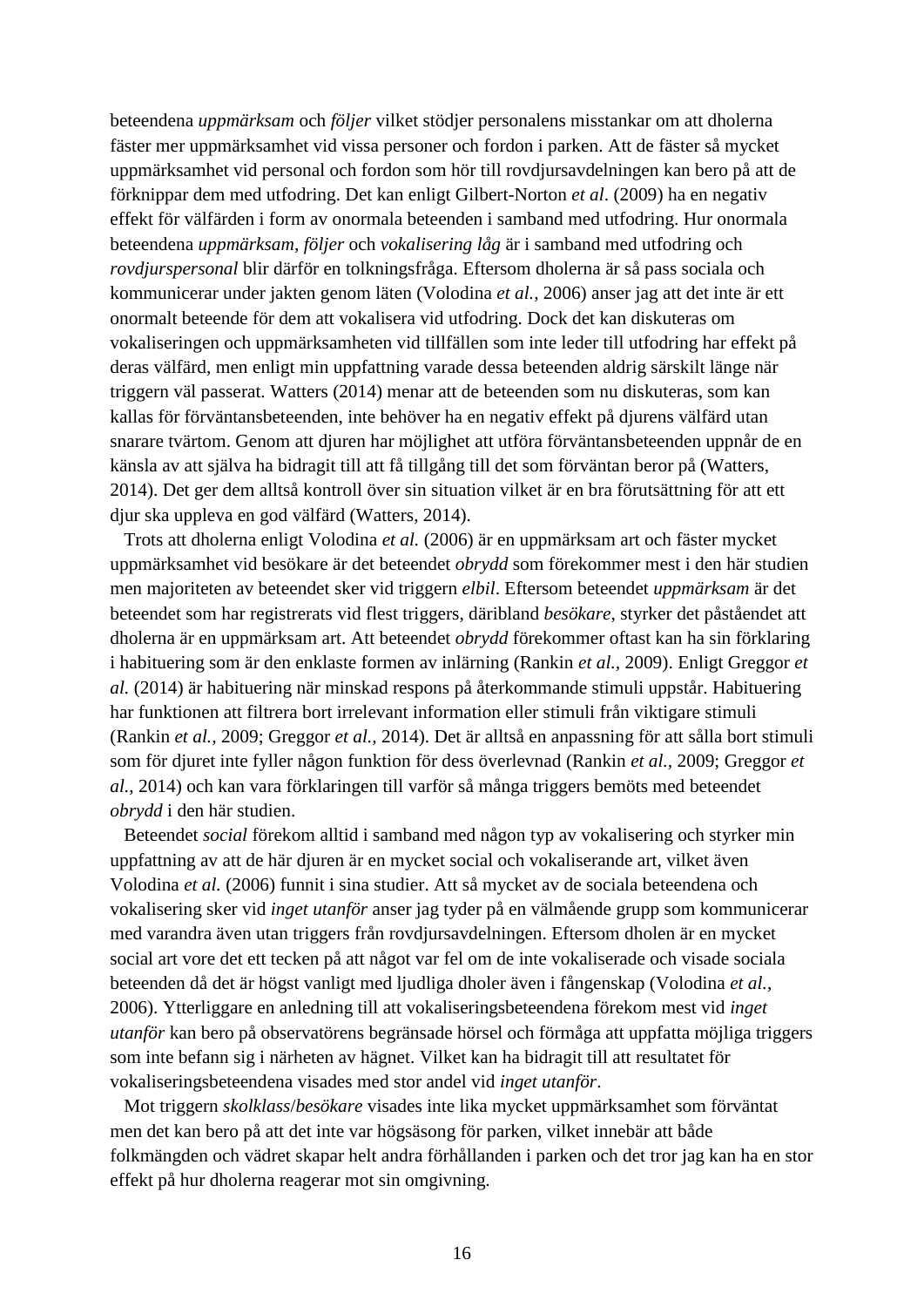#### <span id="page-18-0"></span>*5.1.2 Hägnutnyttjande*

De flesta registreringarna skedde i zon ej synlig vilket skiljer sig från Palmérs (2014) studie där zonen ej synlig kom som femte mest registrerade zon. Anledningen till att zonen ej synlig fick så många fler registreringar i den här studien kan ha flera orsaker. Till att börja med har den här studien 14 timmar längre observationstid än Palmérs (2014) studie vilket kan ha en inverkan i hur mycket information som blir registrerat. Den här studien innehöll också en timme mer per dag och utfördes under en samlad tidsperiod till skillnad från Palmérs studie som var utspridd över en längre period, vilket kan ha minskat variationen i dholernas beteende. Dholerna hade vid Palmérs observation nyss anlänt till parken och hägnet var relativt nytt för dem vilket kan ha bidragit till att de vistades mer i det öppna och utforskade hägnet. När den här studien utfördes hade dholerna varit i parken och hägnet i tre år och designmässigt har hägnet inte ändrats något vilket kan ha lett till en habituering och dholerna är inte lika benägna att utforska hägnet och är därför inte lika synliga längre. Jag upplever att dholerna är ganska rörliga beroende på vad som finns utanför och i den första delen av den här studien om vokalisering och triggers fann jag att dholerna fäster mycket uppmärksamhet vid *rovdjurspersonal* och *rovdjursbilen*. Vilket kan ha en effekt i hur dholerna utnyttjar sitt hägn och det finns en möjlighet att de var mer benägna att uppvisa samma beteende mot fler stimuli för tre år sen men på grund av möjlig habituering har de minskat sin uppmärksamhet mot oviktiga stimuli vilket också kan påverkat hur väl de syns. Ytterligare en effekt av habitueringen kan vara att de inte längre är lika intresserade av att vara i visning och alltså inte längre är lika intresserade av besökarna, men eftersom den här studien utfördes under lågsäsong och det inte var mycket besökare i parken är det svårt att säga utifrån den här studien. Det var heller inte studiens syfte att undersöka besökarnas direkta påverkan på hägnutnyttjandet. Det faktum att det gått tre år kan också haft en påverkan på vegetationen i hägnet vilket kan ha påverkat siktbarheten i hägnet.

 Näst efter zonen ej synlig spenderade dholerna mest tid i zon 12 och är den zon som utnyttjades mest i Palmérs studie. Zon 12 är en plan yta närmast hägnets stängsel som vetter ut mot besöksområdet i parken och den aktivitet som förekommer utanför stängslet kan ha påverkat dholernas hägnutnyttjande eftersom de fäster stor uppmärksamhet vid exempelvis besökare (Maisch, 2010). I den här studien fanns det besökare i parken under slutet av studien då det var påsköppet i parken. Palmér (2014) och Maisch (2010) menar även att om hägnet är tillräckligt stort så kommer dholerna inte att dra sig undan från besökare utan stanna i deras närhet. Detta var också fallet i den här studien även om dholerna inte alltid uppmärksammade besökare eller andra personer så som entreprenörer i parken drog de sig heller inte undan vilket baserat på Maisch (2010) påstående tyder på att hägnet är tillräckligt stort för dholerna.

 Zon 14 var den zon som utnyttjades mest efter zon 12 och jämfört med Palmérs (2014) studie är det en av de zoner som ökat mest i användning, näst efter zonen ej synlig. Zon 14 utnyttjades i hög grad av just en individ som personalen tror är utstött av den övriga gruppen men jag märkte att han inte alltid var ensam. Ofta var de två eller tre individer där totalt och jag upplevde inget bråk sinsemellan individerna. Dock blev den här individen ofta jagad dit om han försökte vistas i andra delar av hägnet tillsammans med hela gruppen. Vid vissa tillfällen var samtliga individer i zon 14 när *rovdjurspersonal* var närvarande. Så den ökade användningen av zon 14 kan helt enkelt bero på att dholerna efter tre år har vant in sig i sitt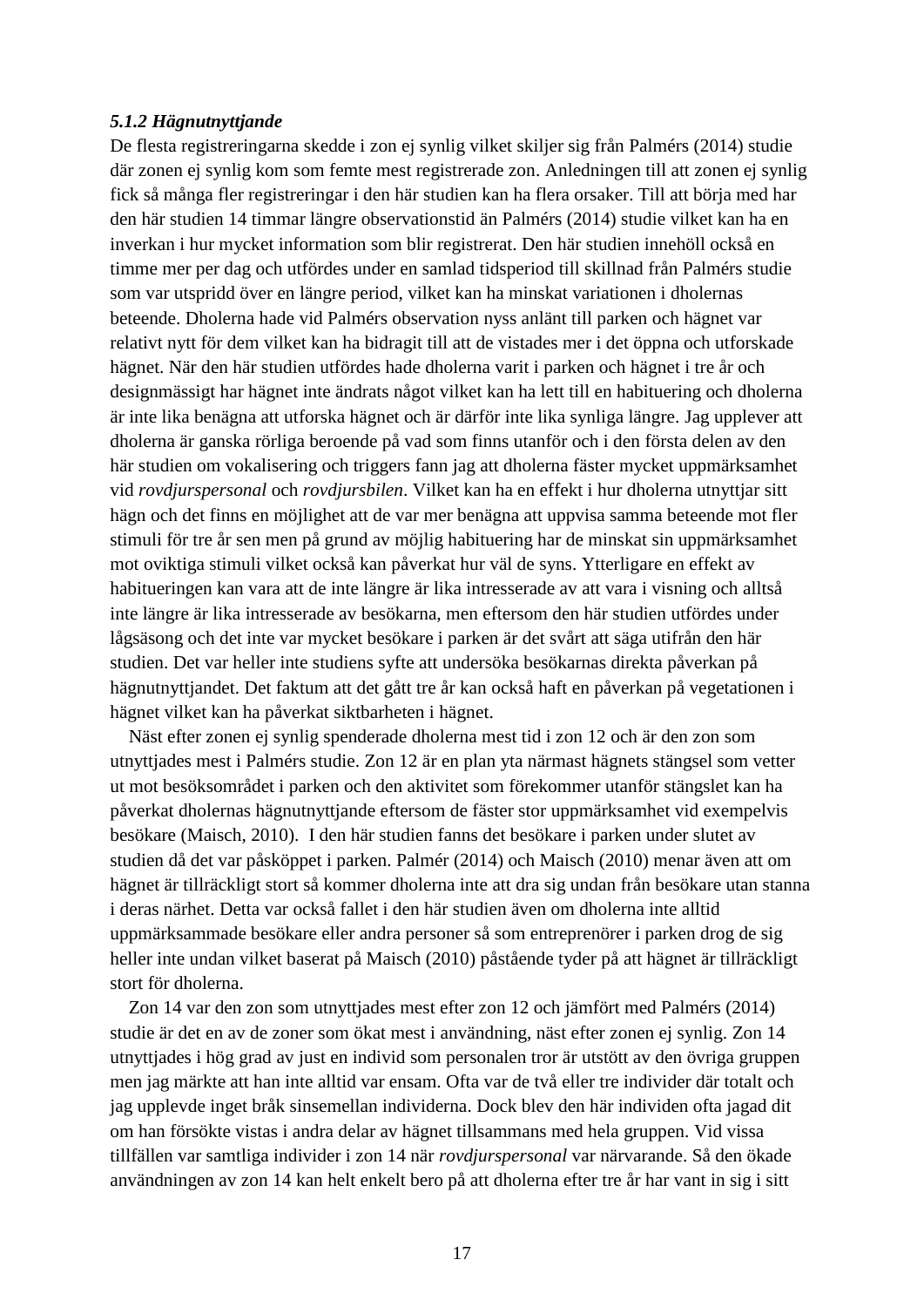utrymme och helt enkelt nu föredrar att använda det området. Den ökade användningen kan också bero på att den utstötta individen lämnas ifred här och därför föredrar att spendera tid där. Efter tre år är det möjligt att de inte rör sig lika mycket i hägnet på grund av habituering (Rankin *et al.,* 2009; Greggor *et al.,* 2014) och det kan också vara en bidragande faktor till att zon 14 har ökat i användning.

 Zon 3 och 13 är två intilliggande zoner som båda har minskat i användning från 2014. Dholer är en mycket social art (Ghaskadbi *et al.,* 2016; Kamler *et al.,* 2015) och Palmér (2014) menar att det därför finns en risk att de även är mottagliga för andra arters närvaro så som människor och jag vill även hävda att de påverkas av andra arter så som tigern. Eftersom tiger är en art som i det vilda finns i samma områden som dholen som dessutom konkurrerar om utrymme och främst bytesdjur (Selvan *et al.*, 2013) är det för mig inte konstigt att dholerna fäster uppmärksamhet vid tigrar. Vilket kan vara en anledning till att zon 3 och 13 utnyttjades mycket under studien 2014, eftersom de angränsar till tigerhägnet. Enligt den här studien är zon 3 och 13 fortfarande bland de zoner som utnyttjas mest och jag upplevde att det ofta var två eller fler individer som gick längs med staketet i de båda zonerna. Enligt första delen av den här studien reagerade dholerna på tigrarna bland annat genom att uppmärksamma dem och följa efter dem. Anledningen till att utnyttjandet av zon 3 har minskat kan bero på att de inte är lika intresserade av tigrarna som för tre år sedan när de var helt nya för dem och troligen blev uppmärksamma på fler stimuli från tigerhägnet och det kan även här ha skett en habituering.

 I Palmérs studie (2014) var det zon 6 som utnyttjades minst följt av zon 10. Medan den här studien fann att zon 10 och zon 5 utnyttjades minst. Palmér menar att zon 6 och 10 borde ha utnyttjats mer med tanke på att Maisch (2010) hävdar att dholer i fångenskap använder vattenhål både på sommaren och vintern men att Maisch (2010) inte nödvändigtvis är en tillförlitlig källa då artikeln hänvisar till gamla eller då opublicerade artiklar. Det kan jag hålla med om men då zon 6 användes mer under den här studien kan det också vara en fråga om hur väl djuren känner sitt hägn. I den här studien användes zon 10 ännu mindre än i Palmérs (2014) vilket jag tror beror på att den zonen endast innehöll en mindre damm som vid den här studien var torrlagd. Trots att dholerna ändå använde zon 6 och vattnet så hade jag, efter att ha läst Maisch (2010) förväntat mig att dholerna skulle utnyttja vattnet mer. Men Ross *et al*. (2009) menar att hägnutnyttjande, precis som habitatpreferenser, är individuellt och kan skilja sig åt mellan olika sociala grupper och eftersom den här gruppen endast bestod av hanar kan det ha haft en inverkan i hur de väljer att utnyttja hägnet. Det faktum att det är i en inhägnad kan också påverka utnyttjandet av vatten då Maisch (2010) menar att dholer ofta jagar ned byten i vatten eller att de gärna svalkar sig i vattnet efter en jakt. Det faktum att de inte kan jaga kan därför spela in i användandet av vatten. Jag kan tänka mig att även årstiden spelar in i användandet av vattenområdena och det finns en möjlighet att användningen av vattnet kommer öka när temperaturen stiger då det kan finnas ett behov att svalka sig. Eftersom kvaliteten på utrymmet har stor betydelse i hur ett djur väljer att använda sitt utrymme (Hunter *et al.*, 2014) kan också designen av hägnet och vattenområdena spela in i hur mycket dholerna väljer att använda dem.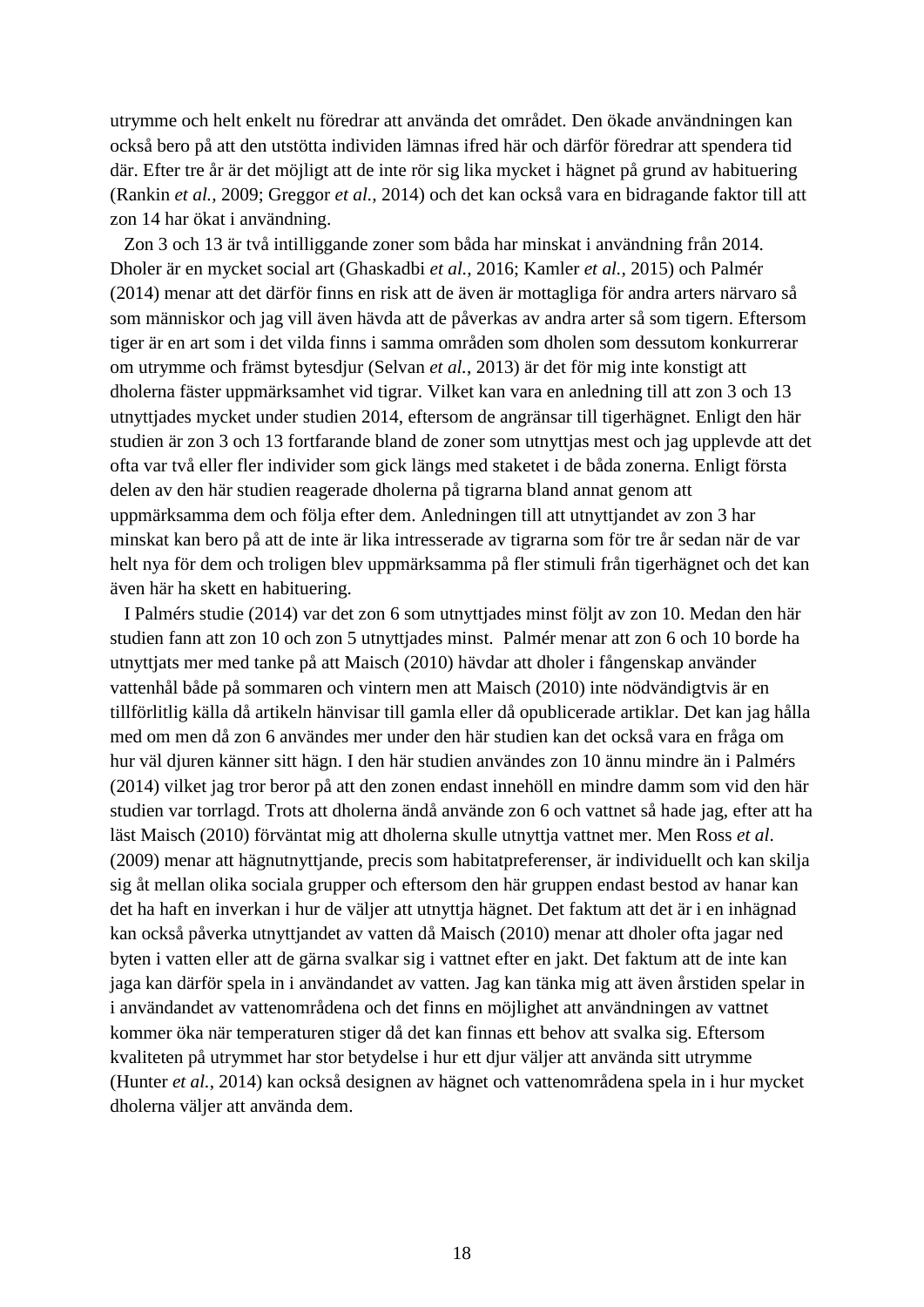#### <span id="page-20-0"></span>*5.1.3 Välfärd*

Att hålla djur i djurpark för alltid med sig någon typ av begränsning för den hållna arten (Ross *et al.*, 2009; Kagan *et al.*, 2015). Det är därför viktigt att designa ett hägn så att begränsningarna av till exempel utrymme och jakt inte påverkar djurens välfärd negativt (Ross *et al.*, 2009; Kagan *et al.*, 2015). Förr var det en allmän åsikt att stora ytor innebar en god välfärd men idag vet vi att det inte är ytans kvantitet utan kvalitet som har störst effekt på ett djurs välfärd (Hunter *et al.*, 2014). Maisch (2010) menar att om hägnet är tillräckligt stort så kommer dholerna inte att dra sig undan från besökare utan stanna i deras närhet. Att undersöka hur djuren utnyttjar sitt hägn kan därför ge en kompletterande bild av deras välfärd genom att ge svar på hur värdefulla vissa områden är för djurens välfärd vilket ger information som kan användas för att anpassa hägnet mot en bättre sådan (Ross *et al.*, 2009; Hunter *et al.*, 2014). Dholer i det vilda vokaliserar mycket och dholer i fångenskap som uppvisar mycket vokalisering kan vara ett tecken på djur med en god välfärd (Volodin & Volodina, 2002; Maisch, 2010; Kagan *et al.,* 2015). Dholer ska också enligt Maisch (2010) och Kagan *et al.* (*2015*) visa stor uppmärksamhet mot sin omgivning och hur de gör det tror jag är en bra indikator på djurvälfärd. Därför anser jag att undersöka hur dholerna reagerar på sin omgivning är en bra metod för att utreda hur de trivs i sitt hägn och kan ge en viss bild av hur välfärden är.

 Den här studien fann att dholerna på Parken Zoo vokaliserar både med triggers och utan uppenbara triggers vilket dholer gör både i fångenskap och i det vilda enligt Volodin & Volodina (2002) vilket kan tolkas som att dholerna har en god välfärd (Kagan *et al.,* 2015). Eftersom dholen är en mycket social art och därför vokaliserar mycket och har mycket social kontakt (Ghaskadbi *et al.,* 2016; Kamler *et al.,* 2015) anser jag att vokalisering och social kontakt bör vara en mycket viktig faktor för deras välfärd. Den här studien fann att sociala beteenden nästan alltid utfördes i kombination med vokalisering och mycket av det skedde utan att några triggers var närvarande. De är alltså inte beroende av att en trigger ska utlösa sociala interaktioner, vilket jag tolkar som en normalt fungerande flock som kommunicerar med varandra oberoende av omgivningen och utför arttypiska beteenden utan yttre påverkan. Att ett djur utför arttypiska beteenden kan, som tidigare nämnt, tyda på en god välfärd (Kagan *et al.,* 2015).

 I den här studien uppmärksammade dholerna många olika triggers och mycket uppmärksamhet riktades mot rovdjurspersonalen och deras fordon, vilket överensstämmer med Maisch (2010) påstående om att dholer som art är uppmärksamma på sin omgivning. Att dholerna visar uppmärksamhet och mer eller mindre intresse för vissa triggers anser jag tyder på en djurgrupp som mår bra på grund av att en varierad grad av uppmärksamhet tyder på en viss habituering, vilket innebär att dholerna har lärt sig vad som är värt att lägga energi och tid på genom att sålla bort onödiga stimuli (Rankin *et al.,* 2009; Greggor *et al.,* 2014). Eftersom habituering innebär att djuren vänjer sig vid återkommande stimuli innebär det att beteenden som inte fyller ngn funktion upphör (Rankin *et al.,* 2009; Greggor *et al.,* 2014) vilket exempelvis skulle kunna vara en minskning av stressrespons på grund av habituering av stimuli som från början gav en stressrespons. Det anser jag kan tyda på att djur som till viss del habituerats mot återkommande stimuli upplever mindre stress, förutsatt att habitueringen skett mot stimuli som triggar den fysiologiska stressresponsen, och minskad stress kan leda till en ökad välfärd.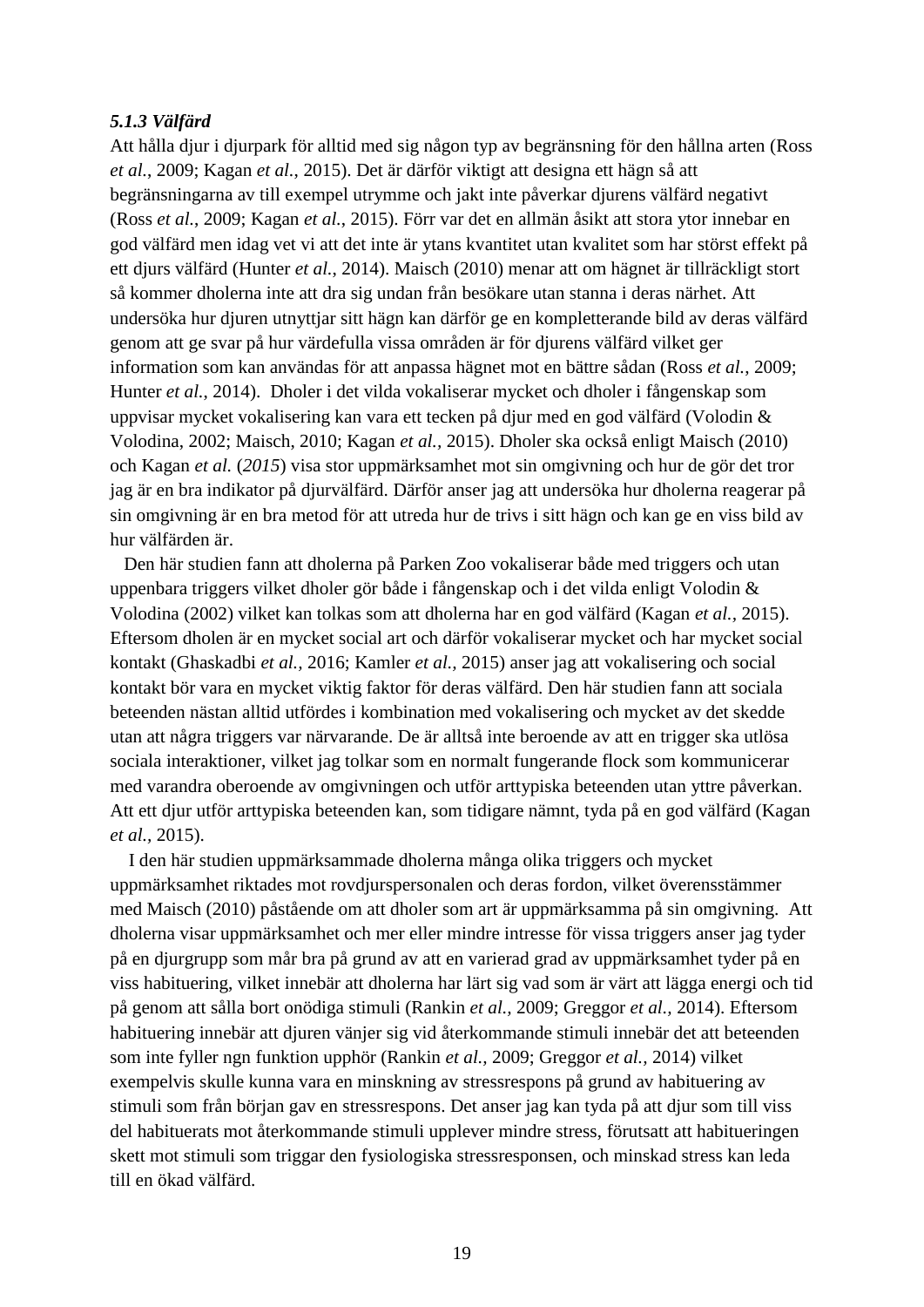Hägnets alla zoner utnyttjas av dholerna men till olika grad och vid en jämförelse med Palmérs studie från 2014 visar det sig att hägnutnyttjandet idag skiljer sig till viss del från tre år sedan och att dholerna ändrat sitt hägnutnyttjande anser jag tyder på att de inte fastnat i några uppenbara rörelsemönster eller stereotypier. Frånvaron av stereotypier kan tyda på en god välfärd (Vaz *et al.*, 2017). Dock upplever jag inte att intervallregistrering är den bästa metoden för att undersöka rörelsemönster och kopplade stereotypier då intervallregistreringen endast ger en ögonblicksbild och information lätt kan ha missats. Dessutom upplever jag att dholerna stundvis utför pacing, något som inte kan ses i mina resultat.

 Dholerna spenderar mycket tid vid områden som angränsar till besökare eller personal samt hägnet för tigrarna vilket kan tyda på att de inte är rädda för att vistas i närheten av andra arter (Maisch, 2010; Kagan *et al.,* 2015) och om så är fallet anser jag att dholerna har en god välfärd då de inte är rädda för att utnyttja sitt hägn. Dock behöver inte hägnutnyttjandet vid tigerns hägn innebära att dholerna känner sig trygga. Eftersom tigern är dholens naturliga rival (Selvan *et al.*, 2014) kan dholernas uppmärksamhet mot tigrarna bero på det och eventuellt skapa en stress för dholerna. Eftersom dholerna inte drar sig undan från besökare utan stannar i deras närhet kan det enligt Maisch (2010) tyda på att hägnet är tillräckligt stort för dem. Vatten verkar vara en viktig faktor för dholers välfärd (Maisch, 2010) men enligt Palmér (2014) kan det påståendet ifrågasättas eftersom dammarna inte utnyttjades så mycket under studien 2014. Dock påpekar Palmér att dammarna inte var helt fyllda vilket kan ha spelat in i utnyttjandet av de områdena. I den här studien används dammen i zon 6, som hade gott om vatten, 2 % mer än i Palmérs (2014) studie medan dammen i zon 10 användes mindre än i Palmérs (2014) studie, troligen på grund av att den var helt tömd på vatten. Alltså använde de båda dammarna när det fanns vatten i dem och det kan vara en indikator på att vatten har en hög preferens hos dem och jag tror att de möjligen hade utnyttjats mer i Palmérs (2014) studie om de varit mer vatten i dammarna. Att de utnyttjar zon 10 så lite i den här studien kan som sagt bero på att dammen var helt torrlagd och eftersom de istället lägger mer tid jämfört med Palmérs (2014) studie i zon 6 med en vattenfylld damm anser jag att det tyder på en tydlig indikator att vatten är en preferens och är därför en viktig faktor för deras välfärd. Genom att undersöka vilka zoner dholerna föredrar kan en uppskattning över vilka resurser som är viktiga för dem göras och utefter det kan deras välfärd bedömas enligt Ross *et al.* (2009) och Hunter *et al.* (2014).

## <span id="page-21-1"></span><span id="page-21-0"></span>*5.2 För och nackdelar med metod och material 5.2.1 Beteendestudie*

Beteendeobservation är till fördel att använda när ovanliga men viktiga beteenden inträffar och varje förekomst av beteendet är viktig information (Martin & Bateson, 2007). Jag anser därför att en beteendeobservation var till fördel för den här studien eftersom den här studien behövde undersöka all förekomst av de valda beteendena. Nackdelen med beteendeobservation är att det krävs mycket uppmärksamhet av observatören och felkällor kan lätt uppstå, så som att vissa individer och vissa beteenden drar mer uppmärksamhet till sig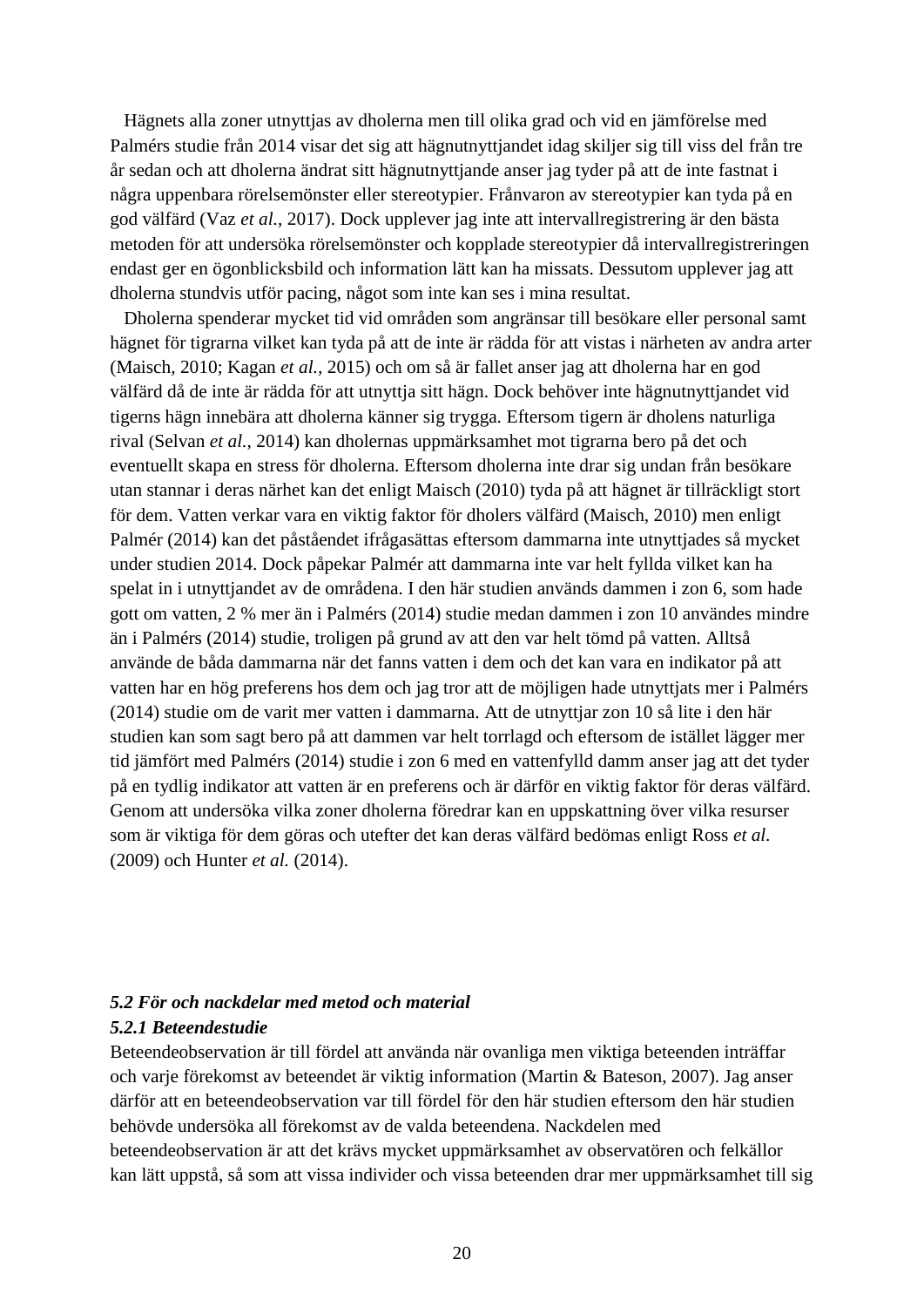än andra (Martin & Bateson, 2007). Men eftersom två dagars pilotstudie genomfördes tränades observatörens förmåga att se och registrera de olika beteendena och på så vis minskat risken för felkällor. Under studien fanns det olika saker utanför hägnet som kan ha påverkat beteenden hos dholerna men eftersom det var syftet att undersöka just det med den här studien kan de inte ses som några felkällor utan varit en fördel för den här studien. Dock kan observationerna av beteenden mot besökare se annorlunda ut under högsäsong och därför kan resultaten från den här studien som är gjord under lågsäsong ge en annan bild av dholernas reaktion och kan ses som en nackdel med den här studien. Studiens design anpassades även efter pilotstudien och utvärdering av Palmérs (2014) studiedesign och observationstiden anpassades till en tid, 60 minuter, som minskar risken att observatören blir trött och ofokuserad. Det kan ha en effekt på hur väl observatören observerar och registrerar beteenden, vilket kan ses som en nackdel med

<span id="page-22-0"></span>kontinuerlig registrering (Martin & Bateson, 2007).

## *5.2.2 Hägnutnyttjande*

Skanning används med fördel när syftet är att studera grupper (Martin & Bateson, 2007). Nackdelen med skanning är att det ofta begränsar antalet beteenden som kan studeras (Martin & Bateson, 2007) men eftersom den här studien inte behandlar vad dholerna gör utan endast vart dem befinner sig anser jag att det inte skapar några problem. Intervallregistrering är ofta mer tillförlitlig än kontinuerlig registrering eftersom det är enklare att registrera och det innebär inte lika mycket arbete för observatören vilket är en fördel och ger säkrare resultat (Martin & Bateson, 2007).

 Även under den här studien fanns det många personer och fordon utanför hägnet vilket Palmér (2014) diskuterar som en möjlig felkälla eftersom främst personalen verkar ha en påverkan på hur dholerna utnyttjar sitt hägn. Men de bör inte ses som en felkälla eftersom personalen är en del av den vardagliga djurhållningen och i den här studiedesignen bidrar till en mer sanningsenlig bild av hur dholerna använder sitt utrymme. Närvaron av besökare i parken kan också ha påverkat studiens resultat och det finns en möjlighet att dholernas hägnutnyttjande hade påverkats av besökarna ännu mer under högsäsong.

 Som tidigare nämnt finns de en risk med skanning att beteenden inte registreras då de sker utanför registrerings intervallet, vilket är en nackdel (Martin & Bateson, 2007). Men enligt Palmér som designade studien 2014 är registreringsintervallet anpassat och kortare än den generella tiden som dholerna spenderar i en zon och ger därför likvärdiga resultat som vid en kontinuerlig registrering. I den här studien användes skanning parallellt med kontinuerlig registrering vilket gör att jag upplever registreringsintervallen för skanningen som lagom men vid enbart skanning upplever jag intervallet som lite för långt. Enligt Martin & Bateson (2007) är det större risk för felkällor ju längre registreringsintervall som används, vilket kan ses som en nackdel i den här studien. Hade enbart skanning använts anser jag att registreringsintervallet med fördel hade kunnat kortas ned och varit till stor fördel för observationen.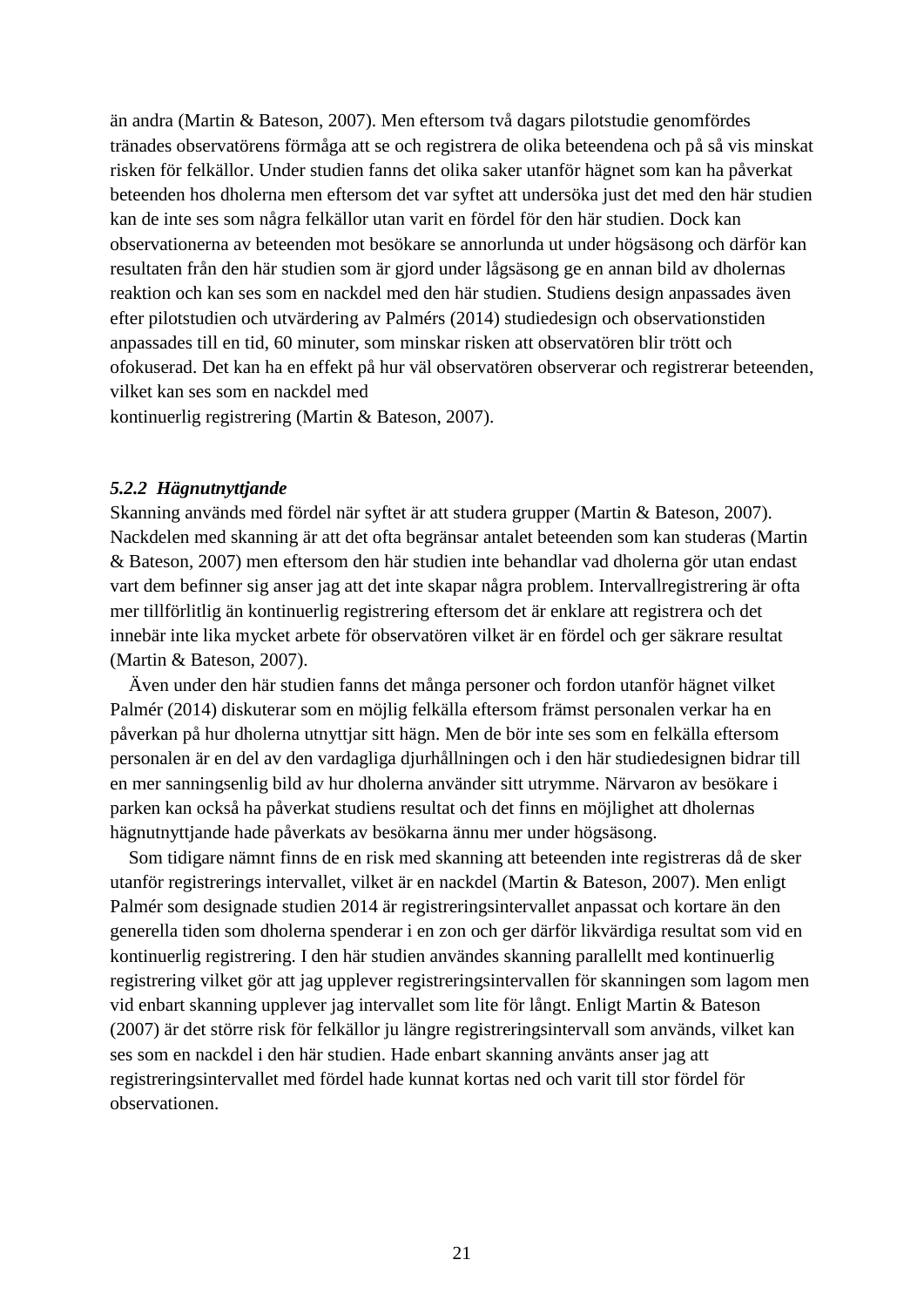#### <span id="page-23-0"></span>*5.2.3 Litteratur*

I det här arbetet har litteraturen som använts varit övervägande vetenskapliga artiklar men även en bok av Martin & Bateson från 2007 då det var svårt att hitta artiklar som behandlar studiedesign och metod.

 När det gäller vetenskapliga artiklar har det stundvis varit svårt att hitta nyare artiklar. Till exempel är den äldsta artikeln jag använt av Volodin & Volodina skriven 2002 med många gamla referenser som är en svaghet med just den här artikeln. Dock är området som de här två författarna berör vokalisering hos dholer vilket det inte finns många artiklar om och samma författare har varit med och författat i princip all nyare litteratur på området samt inom liknande område för andra arter, vilket ökar trovärdigheten för författarna. Till exempel har de varit med och författat artikeln skriven av Frey *et al.* (2016) som använder sig av en rad olika källor, både nya och gamla artiklar inom liknande studier vilket är en styrka. Två av de artiklar jag använt med Volodin och Volodina är publicerade i Ethology, international journal of behaviour biology, och Plos one som är två framstående publikationsplattformer, vilket är en styrka med den här artikeln.

 Informationen jag hittat om arten dhole anser jag är välgrundad då jag hittat många olika källor från olika årtal där den äldsta artikeln var från 2005 och den nyaste från 2016 med samma information, vilket innebär en styrka i min använda litteratur. Jag och även många av de artiklar jag läst refererar till IUCNs röda lista, den är publicerad på en internetsida vilket kan innebära en svaghet eftersom det kan vara svårt att bedöma trovärdigheten på internetsidor. Men eftersom IUCN är det internationella organ som samordnar arbetet med röda listan och publicerar dem samt at de baserar sin information på vetenskapliga källor som är aktuella för ämnet är det ansett att IUCNs internetsida är en trovärdig källa. Artikeln skriven av Aryal *et al.* (2015) undersöker dholens habitatpreferenser och är den första artikeln att kartlägga det. Studiens datainsamling varade i cirka tre månader som är en kort tid om man ser till årstidernas eventuella påverkan av habitatpreferenser och är därför en svaghet med den här studien. Dock studerades dholer på film eller spår efter dholer vilket ger verkliga data och är en styrka med studien.

 Information om dholer i fångenskap har varit svårare att hitta många källor på och därför har jag kompletterat med information om djur i fångenskap och deras välfärd i allmänhet. Artikeln skriven av Kagan *et al.* (2015) är skriven som en handbok för hur en god välfärd för djurparksdjur uppnås och presenterar helt enkelt tillgängliga metoder och redskap för ett så bra resultat som möjligt. Artikeln försöker inte framföra en tes utan förmedlar aktuell forskning vilket ger artikeln ökad trovärdighet och kan därför ses som en styrka. Artikeln refererar också till nyare artiklar inom området vilket också är en styrka.

#### <span id="page-23-1"></span>*6. Tillämpningar och Framtiden*

Frågeställningen "Finns det samband mellan triggers och vokalisering samt andra beteenden?" anser jag att arbetet bidrar med kunskap om dholernas etologi i djurpark och kan ge konsekvenser för djurhållningen genom att visa vilka samband som finns och om de påverkar dholernas välfärd eller inte. Det kan i sin tur visa vad som behöver anpassas för att uppnå en bättre välfärd. Arbetet kan också leda tillkonsekvenser genom att tillämpas som en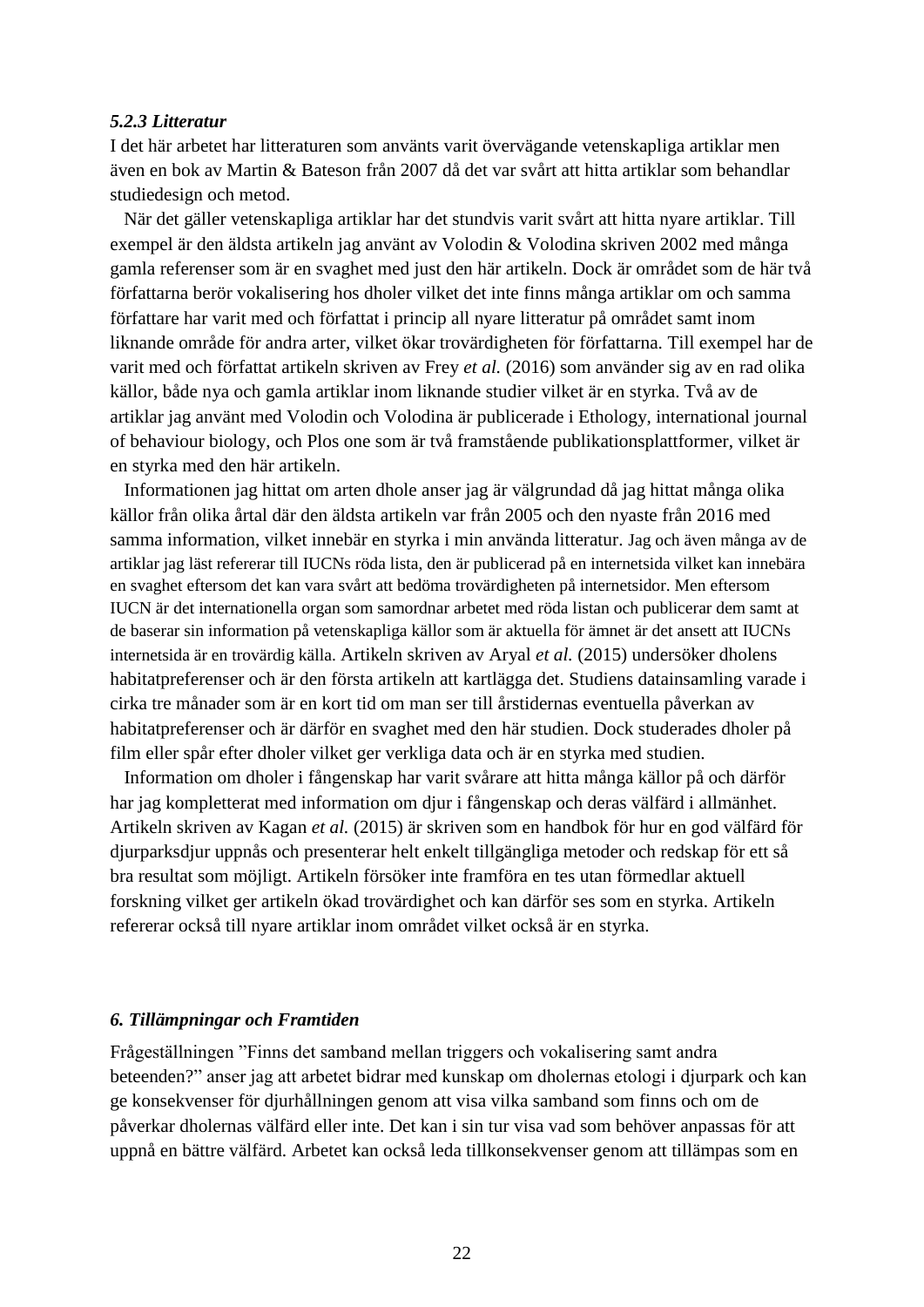grund för framtida beteendestudier och kan på så vis bidra till ytterligare information om dholers beteende och välfärd i djurparker.

 Arbetet belyser även hur hägnutnyttjandet ser ut och kan tillämpas som ett verktyg för parken genom att de har möjlighet att förstå hur dholerna använder sitt utrymme och vilka områden som verkar viktiga för dem och deras välfärd. Jämförelsen av hägnutnyttjande med Palmérs studie för tre år sedan påvisar vissa förändringar i hägnutnyttjandet och ger information om hur dholerna anpassat sig till sitt utrymme vilket är information som kan tillämpas vid berikning eller nya konstruktioner av det befintliga hägnet. I framtiden kan dock den här jämförelsen av hägnutnyttjande med fördel analyseras med hjälp av mer statistik än medelvärde och SD för att närmare undersöka om det finns signifikanta skillnader mellan utnyttjandet av respektive zon. Den här studien och en sådan jämförelse kan även ge positiva konsekvenser för andra dholer genom att bidra med information om hur hägnet fungerar för den här dholgruppen och hur behoven kopplade till hägnutnytjande har förändrats. Den informationen kan sedan användas vid framtida hägndesign för att anpassa nya hägn efter vad som fanns viktigt för dholers välfärd i den här studien.

 Båda delar i det här arbetet bidrar till att belysa en art som det idag inte finns mycket forskning om och att det här arbetet kan därför användas som en utgångspunkt för vidare forskning inom djurparksdholers etologi. Den första delen av den här studien som undersöker samband mellan triggers, vokalisering och andra beteenden kan som tidigare nämnt tillämpas som en grund för framtida studier. Framtida studier inom området kan vara att närmare undersöka hur omgivningen utanför hägnet påverkar dholerna och deras välfärd. Till exempel genom att titta närmare på de triggers som enligt den här studien fick mest uppmärksamhet samt att undersöka hur länge en trigger påverkar dholerna genom att kolla närmare på olika beteendens duration. Det skulle kunna ge en bild av hur triggers påverkar välfärden och kan leda till konsekvenser för bilden av hur omgivningen utanför hägnet bidrar eller försämrar en arts välfärd. Framtida forskning skulle även kunna belysa triggers för dholerna som finns utanför människans hörselintevall, till exempel kan en gps på redan kända triggers i kombination med någon form av ljudupptag så som frekvensmätning ge en bild av hur långt från hägnet en trigger har effekt på dholerna. På så vis kan det här arbetet leda till fortsatta studier om dholers beteende och fortsätta med att bidra till forskning inom etologi.

 I framtiden kan liknande studier genomföras i samband med preferenstester av olika föremål som till exempel en damm för att närmare undersöka vilka egenskaper i ett hägn som är viktigt för dholer och deras välfärd. Det kan precis som den här studien leda till konsekvenser för hur framtida hägndesign för andra dholhägn kommer att utformas. Eller liknande studier under en annan tidpunkt, exempelvis högsäsong, för att se hur hägnutnyttjandet ser ut vid olika tidpunkter på året och vilken påverkan besökare har på dholernas beteende och hägnutnyttjande, vilket kan ge en bild av hur olika säsonger påverkar dholerna och kan leda till konsekvenser för till exempel öppettider i parken eller reglering av besöksflöde. Även studier som undersöker hur hägnutnyttjande och stereotypier hänger ihop vore intressant och kan komma att ge insikt om exempelvis vad i eller utanför ett hägn som kan ge upphov till stereotypier.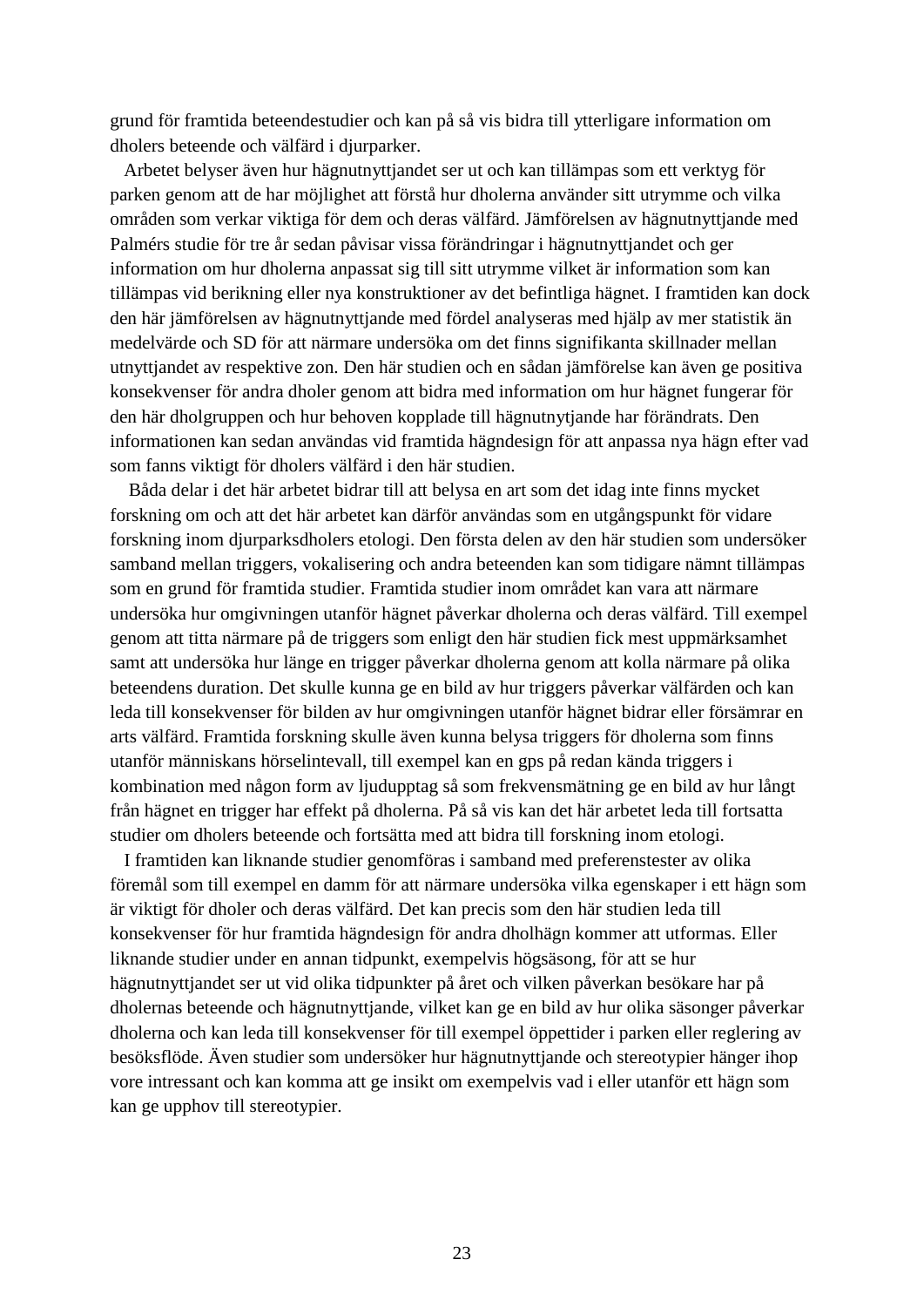#### <span id="page-25-0"></span>*7. Slutsats*

För min första frågeställning som undersöker om det finns några samband mellan triggers och vokalisering samt andra beteenden hos dholerna har jag funnit att dholerna på Parken Zoo visar uppmärksamhet mot olika triggers i parken och det finns ett tydligt samband mellan triggern *rovdjurspersonal* och *rovdjursbil* och beteendena *uppmärksam* och *följer*. Vokalisering förekom mest vid *inget utanför* vilket styrker litteraturens påstående om att dholer är en mycket social och vokaliserande art. Det fanns även ett samband mellan vokalisering och triggers, framför allt triggern *rovdjursbil* och *rovdjurspersonal* och eftersom dholerna även visar beteendena *följer* och *uppmärksam* mot båda dessa triggers styrker även det litteraturens bild av att dholen är en mycket uppmärksam art. Beteendet *obrydd* registrerades mest och kan ha sin förklaring i habituering. Dholerna har helt enkelt lärt sig vilka triggers som är värt att lägga energi på och sållat bort onödiga stimuli.

 För min andra frågeställning som undersöker hur dholerna utnyttjar sitt hägn idag och om det skiljer sig från Palmérs (2014) studie fann jag i den här studien att dholeran utnyttjade alla zoner i hägnet vilket de även gjorde i Palmérs studie 2014. Men hägnutnyttjandet har förändrats till viss del från tre år sedan och dholerna spenderade fortfarande mycket tid i zon 12 men har minskat med 4,8 % och zon 14 och ej synlig har istället ökat med 8,4 % och 13,6 %. Även zon 3 och 11 har minskat märkbart från 2014. Dessa förändringar i hägnutnyttjandet kan till stor del bero på att dholerna efter tre år i hägnet utvecklat sina preferenser för utrymmet jämfört med när de var nyanlända till parken. Habituering av yttre stimuli så som tiger kan även ha en påverkan på hägnutnyttjandet. Att det skett en förändring i hägnutnytjande kan tyda på att dholerna inte fastnar i fasta rörelsemönster eller stereotypier och frånvaron av så kallade stereotypier kan tyda på en god välfärd.

 Undersökandet av min tredje frågeställning som utreder om mina båda studier kan ge en bild av dholernas välfärd har lett mig till följande slutsatser. Att dholerna utför vokalisering vid både närvaro och frånvaro av triggers tyder på en djurgrupp som utför arttypiska beteenden oberoende av yttre faktorer. Vilket kan vara ett tecken på en god välfärd. Dholerna uppvisar också en varierad grad av uppmärksamhet mot triggers vilket jag anser kan ha en effekt på stressnivåerna och i sin tur på välfärden. Hägnutnyttjandet visar en förändring i dholernas användning av utrymmet och kan tyda på en frånvaro av stereotypier och fasta rörelsemönster vilket i sin tur tyder på en god välfärd. Dholerna spenderar även mycket tid i närheten av besökare och hägnet för tigrarna vilket tyder på att andra arter inte hindrar dem från att utnyttja hägnet vilket kan tyda på en god välfärd. Det här arbetets båda studier kan till viss del påvisa en god välfärd men jag anser att ytterligare studier på dholers välfärd behövs. Studier som kompletterar det här arbetets båda studier för att få en så riktig bild som möjligt av dholernas välfärd.

#### <span id="page-25-1"></span>*8. Populärvetenskaplig sammanfattning*

Dholen (*Cuon alpinus*) eller den Asiatiska vildhunden som den också kallas är en mycket social art som lever i grupper om 3 till 20 individer och de kommunicerar genom en bred repertoar av olika läten, både i det vilda och i fångenskap. Dholen är sedan 2004 listad som utrotningshoad på IUCN:s röda lista och det finns ungefär 2500 individer kvar i det vilda. Djur i fångenskap upplever nästan alltid en form av beteendebegränsning på grund av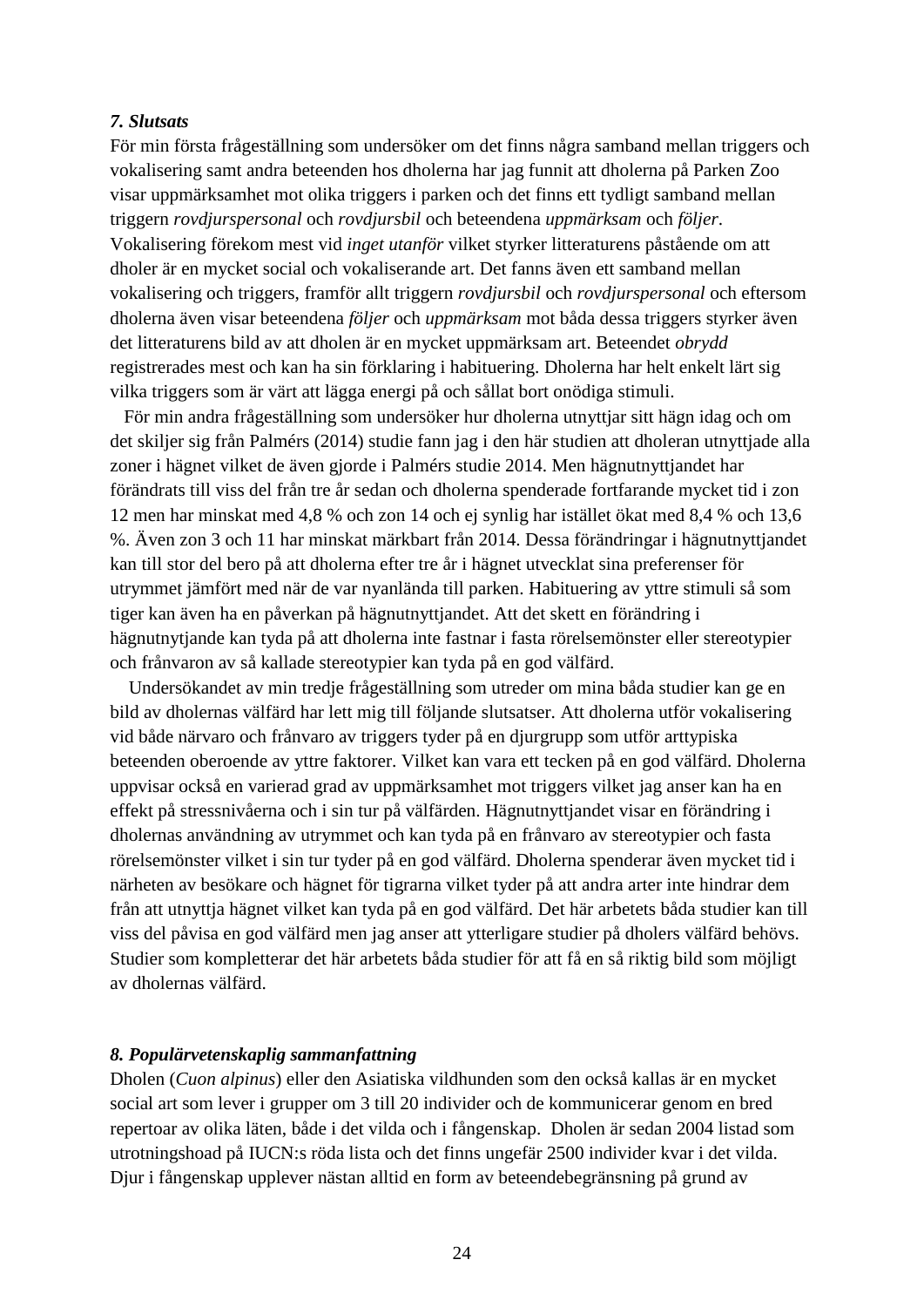fångenskapen och bristen på yta vilket kan ha en effekt på välfärden. Hägndesign är därför av stor vikt för att uppfylla artens naturliga beteendebehov och skapa en god välfärd.

 Beteendestudier och hägnutnyttjande studier är två bra metoder för att utreda djurs välfärd i fångenskap. För att undersöka beteende och hägnutnyttjande hos dholer observerades sju grupphållna dholer från Parken Zoo, Eskilstuna från 3:e till 16:e april. Vokalisering och andra beteende i relation till triggers och hägnutnyttjande registrerades, och en jämförelse av hägnutnyttjande med en tidigare studie gjordes. Resultaten från beteendestudien visar att beteendet *vokalisering låg* var det beteendet som utfördes mest och utan uppenbar trigger. Vokaliseringsbeteendena utfördes även mot *rovdjursbilen* och *rovdjurspersonal*. Beteendet *obrydd* var det beteendet som visades mest i relation till utförande och triggers. Beteendet *uppmärksam* utfördes mot flest triggers men oftast mot *rovdjursbilen* och *rovdjurspersonalen* och beteendet *äter* utfördes minst både i relation till triggers och utförande. Så dholerna visar ett intresse för sin omgivning och de vokaliserar mest när det inte finns någon uppenbar trigger utanför deras hägn men även när *rovdjurspersonal* och *rovdjursbilen* passerar hägnet. Att de fäster extra uppmärksamhet och vokaliserar i samband med triggers *rovdjursbil* och *rovdjurspersonal* kan bero på att de förknippar de här med exempelvis mat.

 Resultaten från hägnutnyttjandestudien visar att dholerna ofta är utom synhåll följt av att vara i zon 12 som delvis utgjorde hägnets gräns och som ligger i angränsning till området med besökare. Zon 10 användes minst och innehöll en tom damm. Alla zoner utnyttjades men till en varierad grad och det har även skett en förändring i hägnutnyttjande från den tidigare studien. Alltså använder dholerna hela hägnet men vissa zoner mer än andra vilket kan bero på en rad olika faktorer så som preferenser för olika områden eller att något utanför hägnet påverkar vilka zoner som utnyttjas. Det finns även tydliga skillnader i hägnutnyttjandet jämfört med den föregående studien från 2014, vilket kan indikera en god välfärd eftersom det kan vara ett tecken på en frånvaro av stereotypa beteenden och frånvaron av stereotypier anses i de flesta fall som ett tecken på att individen inte upplevet en dålig välfärd.

#### <span id="page-26-0"></span>*9. Tack*

Jag vill rikta ett stort tack till Parken Zoo och deras personal som tagit emot mig och svarat på alla mina frågor under min vistelse där. Jag vill också tacka Lisa Lundin som har varit min handledare under den här tiden och som är en mästare på att svara på virriga mail från en virrig student. Jag vill avsluta med att tacka min klass som alltid ställer upp med tokigheter på facebook som erbjuder välbehövliga avbrott i exjobbet. Tack!

#### <span id="page-26-1"></span>**Referenslista**

Aryal, A., Panthi, S., Barraclough, R. K., Bencini, Roberta., Adhikari, Bikash., Ji, W. & Raubenheimer, D. 2015. Habitat selection and feeding ecology of dhole (Cuon alpinus) in the Himalayas. Journal of Mammalogy. 96:1, 47–53.

Baird, B. A., Kuhar, C. W., Lukas, K. E., Amendolagine, L. A., Fuller, G. A., Nemet, J., Willi, M. A. & Schook, M. W. 2016. Program animal welfare: Using behavioral and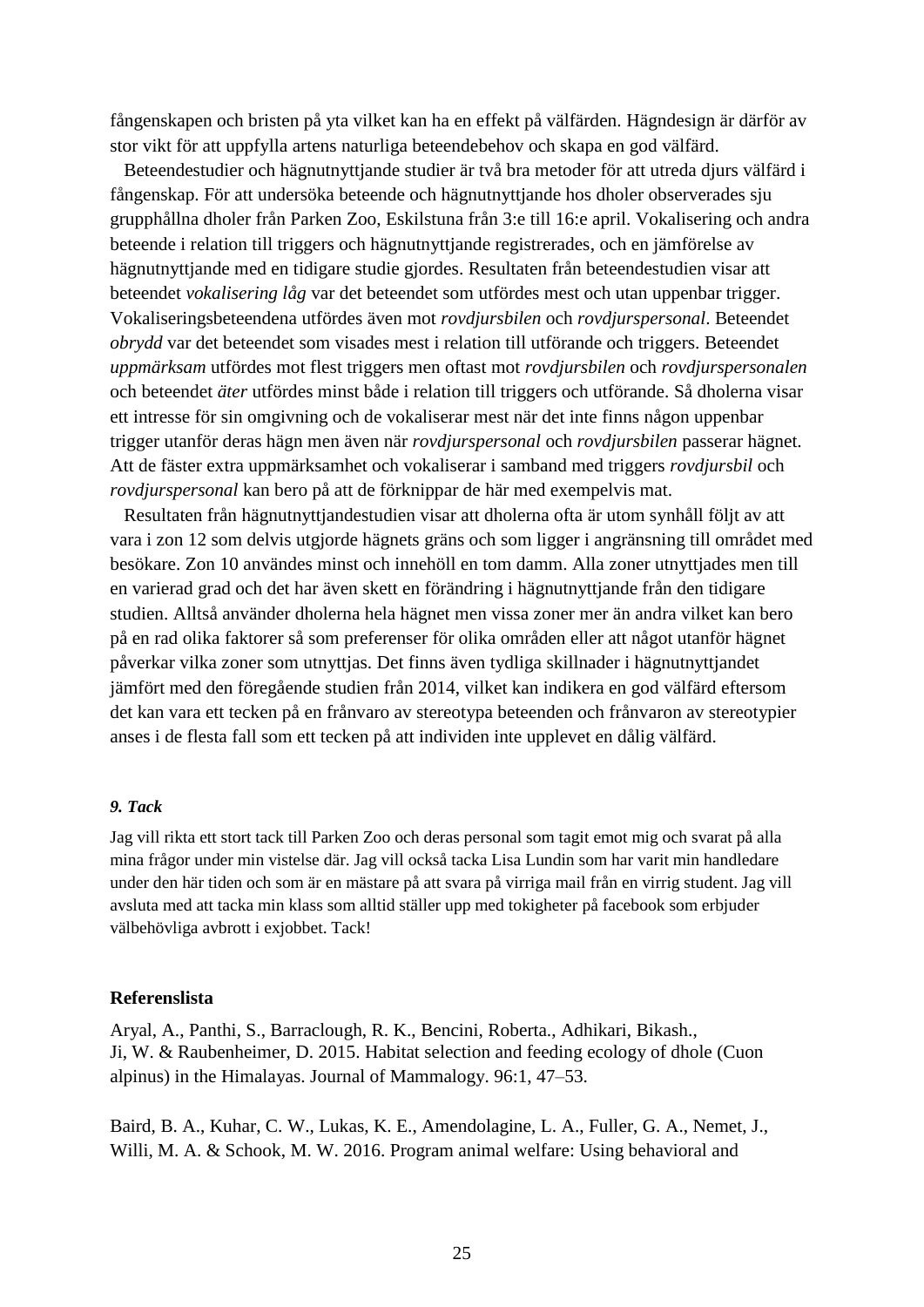physiologicalmeasures to assess the well-being of animals used for educationprograms in zoos. Applied Animal Behaviour Science. 176, 150–162.

Frey, R., Volodin, I. A., Fritsch, G. & Volodina, E. V. 2016. Potential Sources of High Frequency and Biphonic Vocalization in the Dhole (Cuon alpinus). Plos one. 11:1, 1-26.

Ghaskadbi, P., Habib,B., & Qureshi, Q. 2016. A whistle in the woods: an ethogram and activity budget for the dhole in central India. Journal of Mammalogy. 97:6, 1745–1752.

Gilbert-Norton, L.B., Leaver, L.A. & Shivik, J.A. 2009. The effect of randomly altering the time and location of feeding on the behaviour of captive coyotes (*Canis latrans*). Applied Animal Behaviour Science. 120, 179-185.

Greggor, A. L., Clayton, N. S., Phalan, B. & Thornton, A. 2014. Comparative cognition for Conservationists. Trends in Ecology & Evolution. 29: 9, 489-495.

Hunter, S. C., Gusset, M., Miller, L. J. & Somers, M. J. 2014. Space Use as an Indicator of Enclosure

Appropriateness in African Wild Dogs (Lycaon pictus). Journal Of Appliedanimalwelfare Science. 17,98–110.

Iyengar, A., Babu, V. N.,Hedges, S., Venkataraman, A. B., Maclean, N. & Morin, P. A. 2005. Phylogeography, genetic structure, and diversity in the dhole (Cuon alpinus). Molecular Ecology.14, 2281–2297.

Kagan, R., Carter, S. & Allard, S. 2015. A Universal Animal Welfare Framework for Zoos. Journal of Applied Animal Welfare Science. 18, 1–10.

Kamler, J.F., Songsasen, N., Jenks, K., Srivathsa, A., Sheng, L. & Kunkel, K. 2015. Cuon alpinus. The IUCN Red List of Threatened Species 2015: e.T5953A72477893.

Maisch, H. 2010. The influence of husbandry and pack management on Dhole Cuon alpinus reproduction. International Zoo Yearbook. 44, 149–164.

Martin, P. & Bateson, P. 2007. Measuring behaviour: An introductory guide. Cambridge, Cambridge University Press.

Palmér, T.R. 2014. Utilization of space by dholes (Cuon alpinus) in captivity and its implications for animal welfare. Studentarbete 15 hp, Institutionen för husdjurens miljö och hälsa, Sveriges Lantbruksuniversitet, Skara.

Rankin, C. H., Abrams, T., Barry, R. J., Bhatnagar, S., Clayton, D. F., Colombo, J., Coppola, G., Geyer, M. A., Glanzman, D. L., Marsland, S.,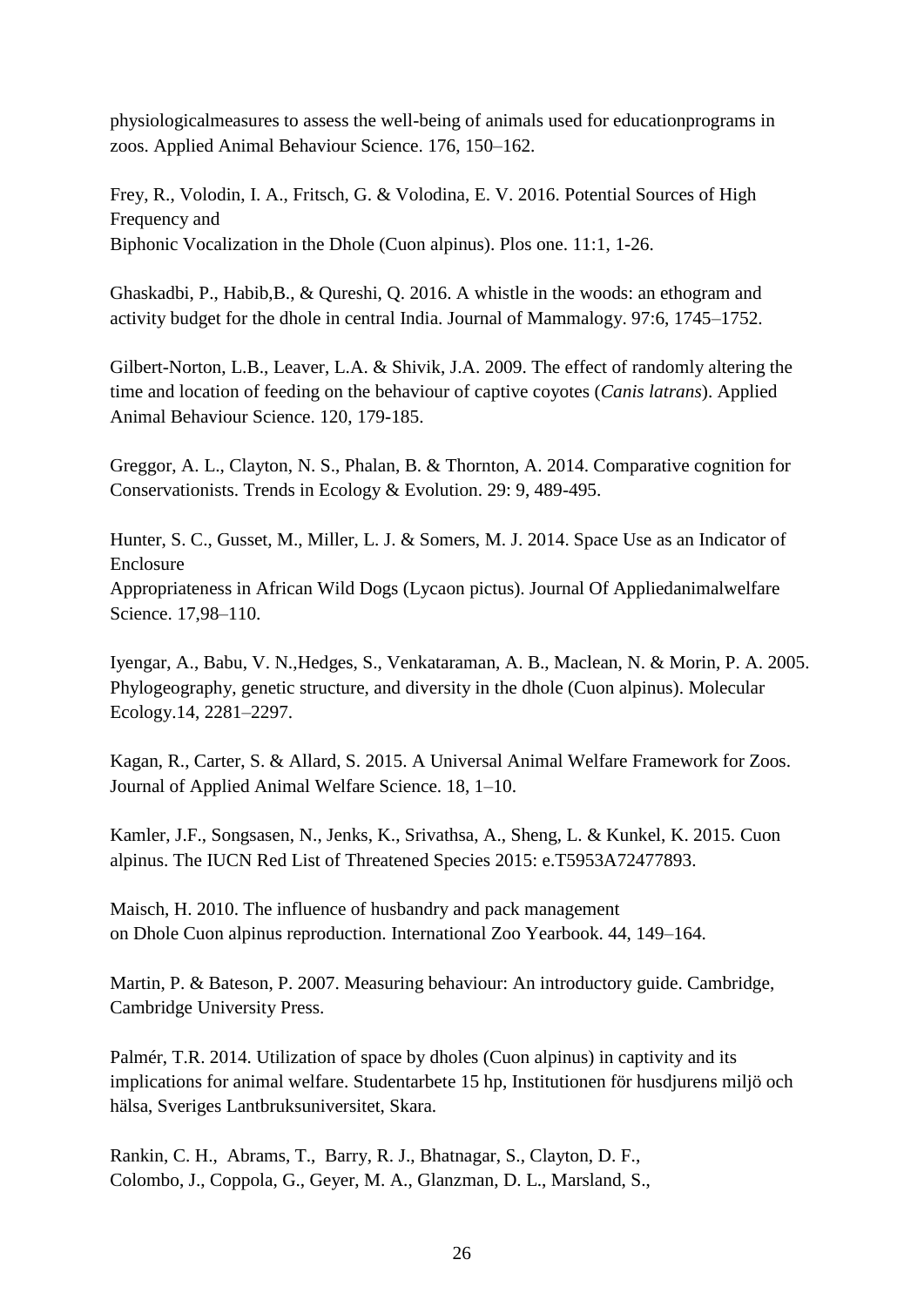McSweeney, F. K., Wilson, D. A., Wum, C. & Thompson, R. F. 2009. Habituation revisited: An updated and revised description of the behavioral characteristics of habituation. Neurobiology of Learning and Memory. 92, 135–138.

Ravi, B. P., Suresh Kumar, C., Dhanalakshmi, S., Kshamaa, L. M. & Prashanth, M. K. 2015. Successful breeding of Dhole Cuon alpinus at Mysore Zoo, India. International Zoo Yearbook. 49, 189–197.

Ross, S.R., Schapiro, S.J., Hau, J. & Lukas, K.E. 2009. Space use as an indicator of enclosure appropriateness: A novel measure of captive animal welfare. Applied Animal Behaviour Science. 121, 42-50.

Selvana, K. M., Veeraswamib, G. G. &, Hussainc, S. A. 2013. Dietary preference of the Asiatic wild dog (Cuon alpinus). Mammalian Biology. 78, 486– 489.

Selvan, K.M., Lyngdohb, S., Habibb, B. and Gopia, G.V. 2014. Population density and abundance of sympatric large carnivores in the lowland tropical evergreen forest of Indian Eastern Himalayas. Mammalian Biology. 1-5.

Vaz, J., Narayan, E. J., Dileep Kumar, R., Thenmozhi, K., Thiyagesan, K. and Baskaran, N. 2017. Prevalence and determinants of stereotypic behaviours and physiological stress among tigers and leopards in Indian zoos. Plos one.12:4, 1-27.

Volodina, E. V., Volodin, I. A. Isaeva, I. V. & Unck, C. 2006. Biphonation May Function to Enhance Individual Recognition in the Dhole, Cuon alpinus. Ethology. 112, 815–825.

Volodin, I.A. & Volodina, E. V. 2002. Biphonation as a Prominent Feature of Dhole *Cuon alpinus* Sounds. The International Journal of Animal Sound and its Recording. 13, 105-120.

Watters, J. V. 2014. Searching for Behavioral Indicators of Welfare in Zoos: Uncovering Anticipatory Behavior. Zoo Biology. 33, 251–256.